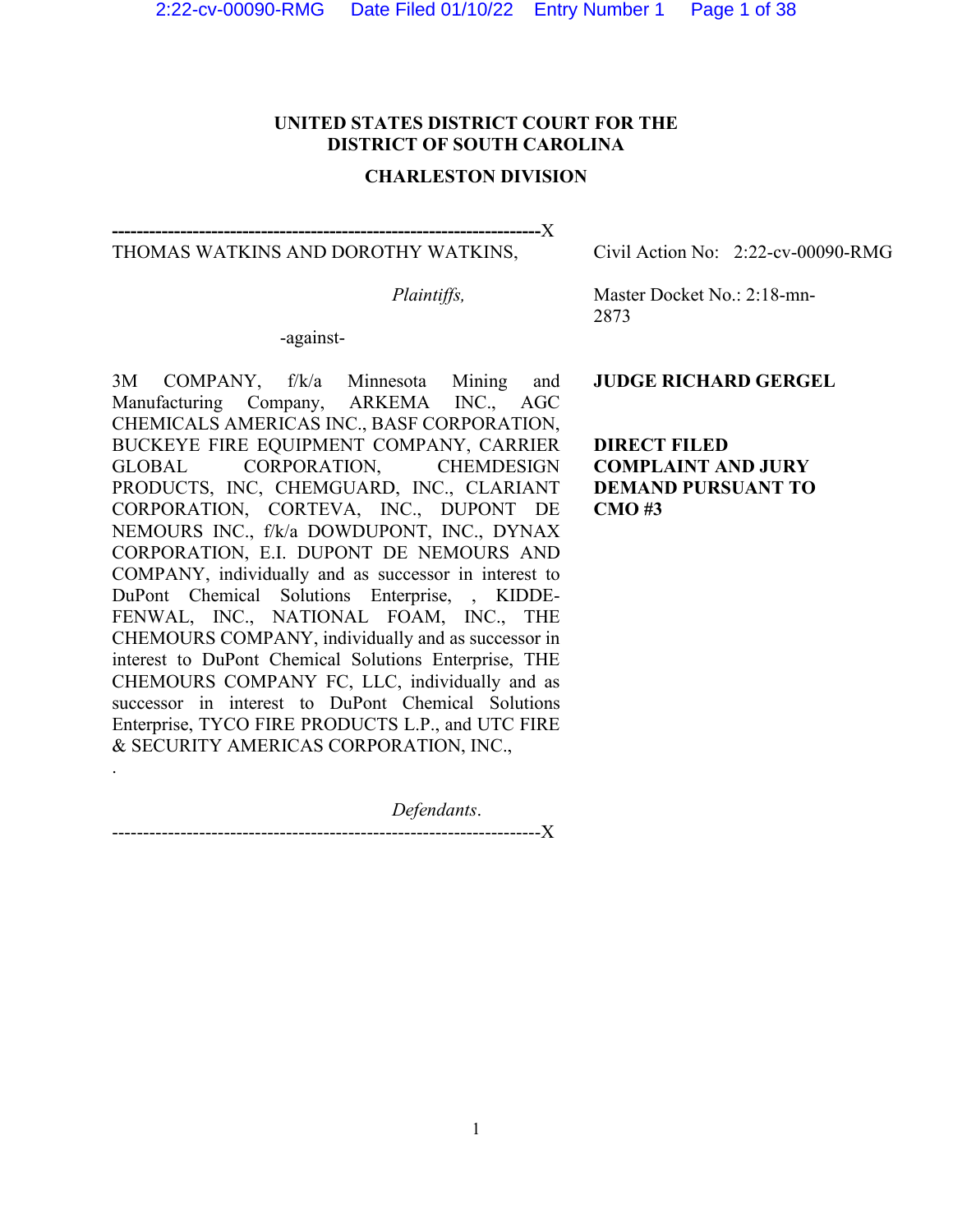#### **COMPLAINT**

Plaintiffs, Thomas Watkins ("Plaintiff") and Dorothy Watkins, by and through their attorneys, Pennock Law Firm LLC, for this Complaint against: 3M COMPANY, f/k/a Minnesota Mining and Manufacturing Company, BUCKEYE FIRE EQUIPMENT COMPANY, CHEMGUARD, INC., TYCO FIRE PRODUCTS L.P., NATIONAL FOAM, INC., E.I. DUPONT DE NEMOURS AND COMPANY, individually and as successor in interest to DuPont Chemical Solutions Enterprise, THE CHEMOURS COMPANY, individually and as successor in interest to DuPont Chemical Solutions Enterprise, THE CHEMOURS COMPANY FC, LLC, individually and as successor in interest to DuPont Chemical Solutions Enterprise, CORTEVA, INC., DUPONT DE NEMOURS INC., f/k/a DOWDUPONT, INC., ARKEMA INC., AGC CHEMICALS AMERICAS INC., DYNAX CORPORATION, KIDDE-FENWAL, INC., CLARIANT CORPORATION, BASF CORPORATION, UTC FIRE & SECURITY AMERICAS CORPORATION, INC., CARRIER GLOBAL CORPORATION, and CHEMDESIGN PRODUCTS, INC. (collectively "Defendants") allege, on knowledge as to their own actions, and otherwise upon information and belief, as follows:

#### **NATURE OF THE ACTION**

1. This is a civil action for compensatory and punitive damages, costs incurred and to be incurred by Plaintiffs, and any other damages that the Court or jury may deem appropriate for bodily injury arising from the intentional, malicious, knowing, reckless and/or negligent acts and/or omissions of Defendants in connection with Aqueous Film-Forming Foam ("AFFF") containing Perfluorooctanoic Acid ("PFOA") and Perfluorooctanesulfonic acid ("PFOS") and/or the Plaintiff. All Defendants were involved in the manufacturing of the fluorochemical products,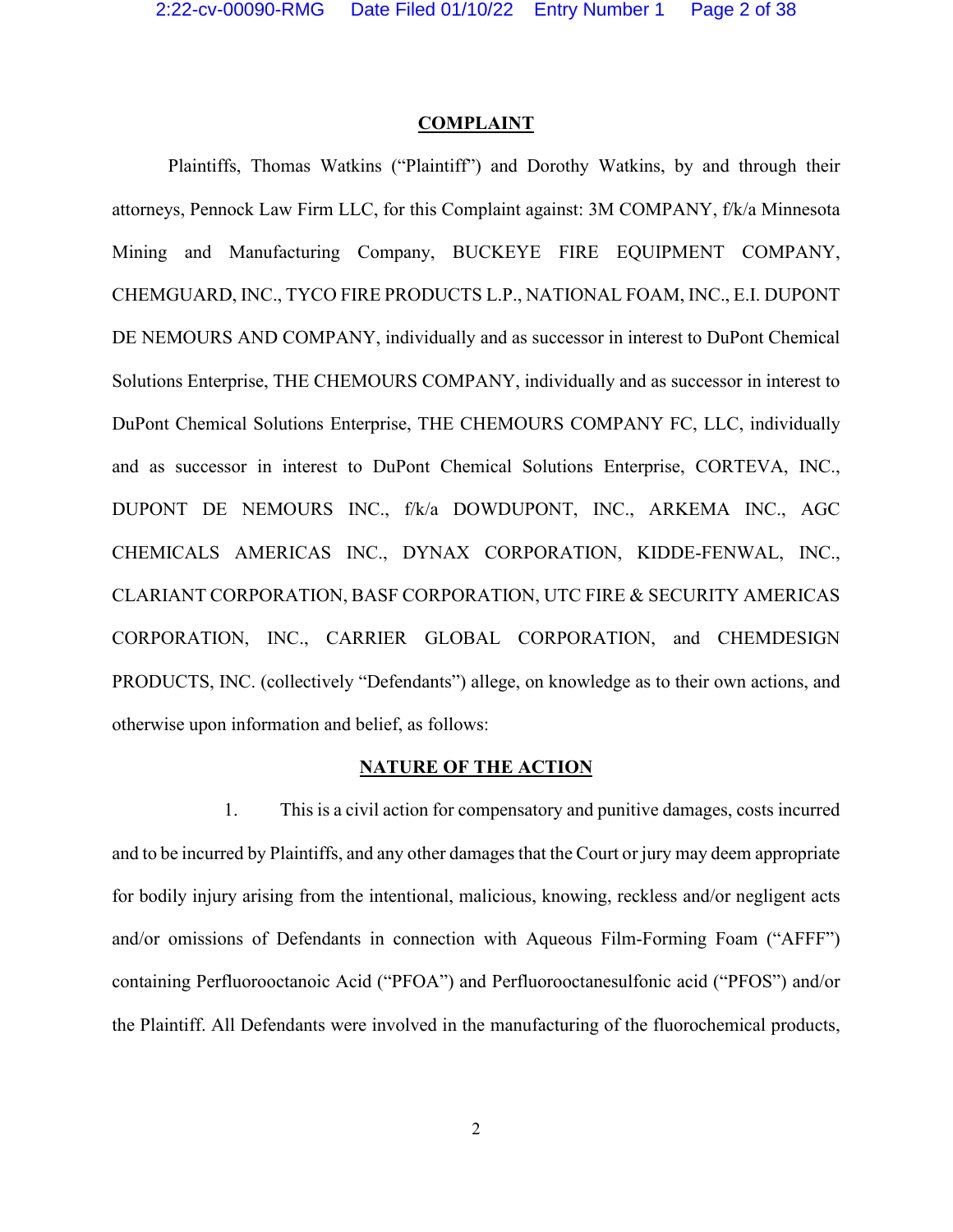the AFFF and/or the precursors to PFOA and PFOS (collectively hereinafter "fluorochemical products" or "C8") to which Plaintiff was exposed.

## **JURISDICTION AND VENUE**

2. This Court has subject matter jurisdiction over this action pursuant to 28 U.S.C. § 1332(a) because complete diversity exists between Plaintiffs and Defendants and the amount in controversy exceeds \$75,000.00.

3. Plaintiffs are filing this Complaint as permitted by Case Management Order No. 3 ("CMO #3") issued by Judge Richard M. Gergel of this Court. Pursuant to CMO #3, Plaintiff designates the United States District Court for the Eastern District of Tennessee as the "home venue" where Plaintiff would have otherwise filed suit pursuant to 28 U.S.C. § 1391. But for CMO #3, venue is proper in the United States District Court for the Eastern District of Tennessee in that the events or omissions giving rise to the claim occurred in that district. Plaintiff respectfully request that, at the time of the transfer of this action back to trial court for further proceedings, this case be transferred to the United States District Court for the Eastern District of Tennessee.

4. The United States District Court for the Eastern District of Tennessee has personal jurisdiction over the Defendants because at all times relevant to this lawsuit, the Defendants manufactured, designed, marketed, distributed, released, promoted and/or otherwise sold (directly or indirectly) PFAS-containing AFFF products to various locations, such that each Defendant knew or should have known that said products would be delivered to areas in the state of Ohio for active use by Plaintiff during the course of training and firefighting activities. Therefore, the exercise of jurisdiction over the Defendants by the United States District Court for the Eastern District of Tennessee of does not offend traditional notions of fair play and substantial justice.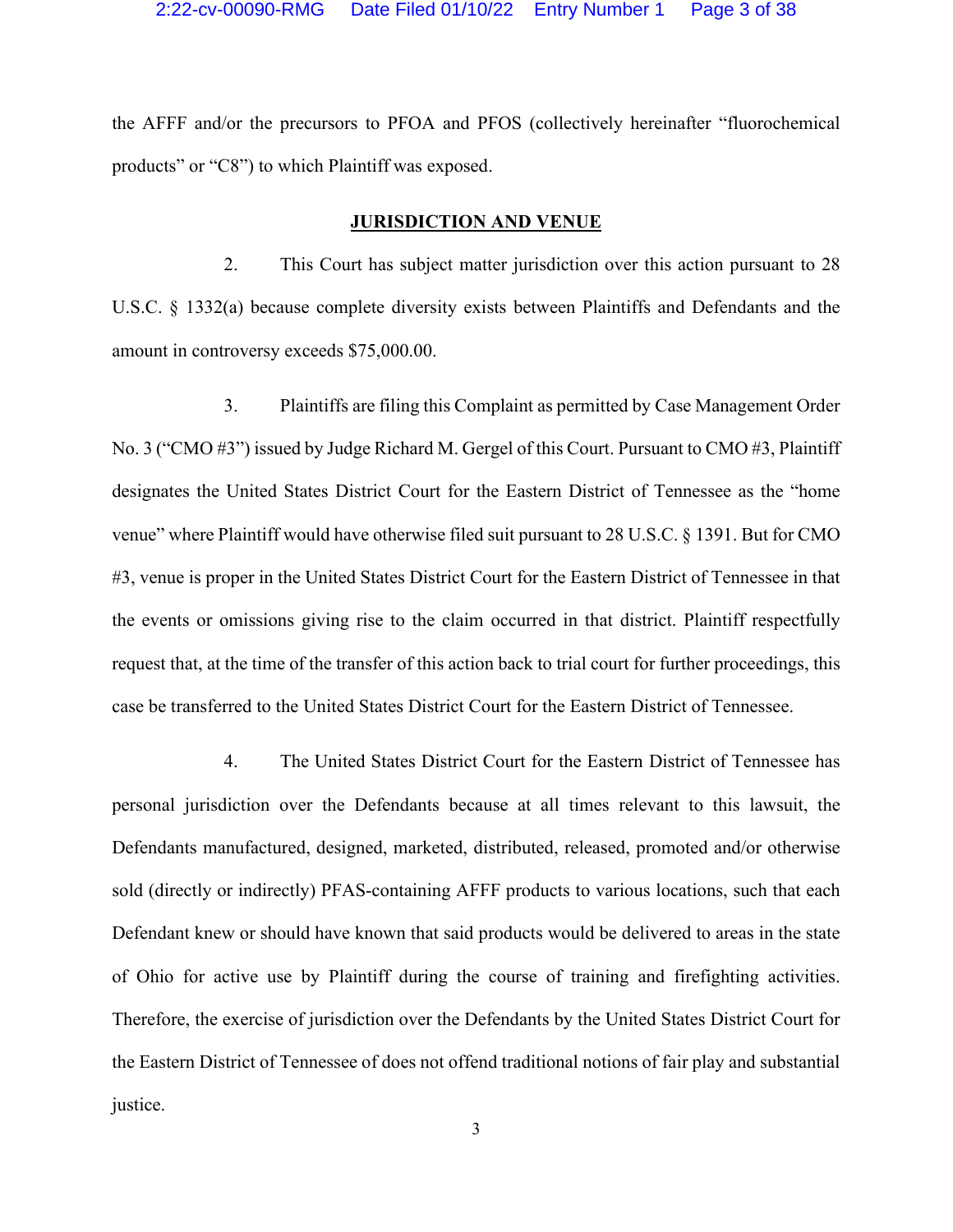## **PARTIES**

## **PLAINTIFF**

5. Plaintiff, Thomas Watkins, is a citizen of the United States of America, and a current resident of Bristol, Tennessee.

6. Plaintiff, Thomas Watkins, was born on December 13, 1951.

7. Plaintiff was exposed to Defendants' fluorochemical products during his service as a firefighter in the United States Air Force.

8. As a result of his exposure to Defendants' fluorochemical products, Plaintiff was diagnosed with kidney cancer, which has caused Plaintiff to undergo nephrectomy of his right kidney, and to suffer severe personal injuries, pain, and emotional distress.

9. The injuries, pain, suffering, and emotional distress were proximately caused by Defendants' fluorochemical products.

10. Plaintiff, Dorothy Watkins, is a citizen of the United States of America and a current resident of Bristol, Tennessee.

11. Plaintiff, Dorothy Watkins, married Plaintiff, Thomas Watkins, and Plaintiffs have been and are currently married.

12. As a result of Plaintiff Thomas Watkins's exposure to Defendants' fluorochemical products, Plaintiff, Dorothy Watkins, has suffered, and will continue to suffer in the future, loss of consortium, loss of society, affection, assistance, and conjugal fellowship, all to the detriment of her marital relationship.

## **DEFENDANTS**

13. The term "Defendant" or "Defendants" refers to all Defendants named herein jointly and severally.

14. Any and all references to a Defendant or Defendants in this Complaint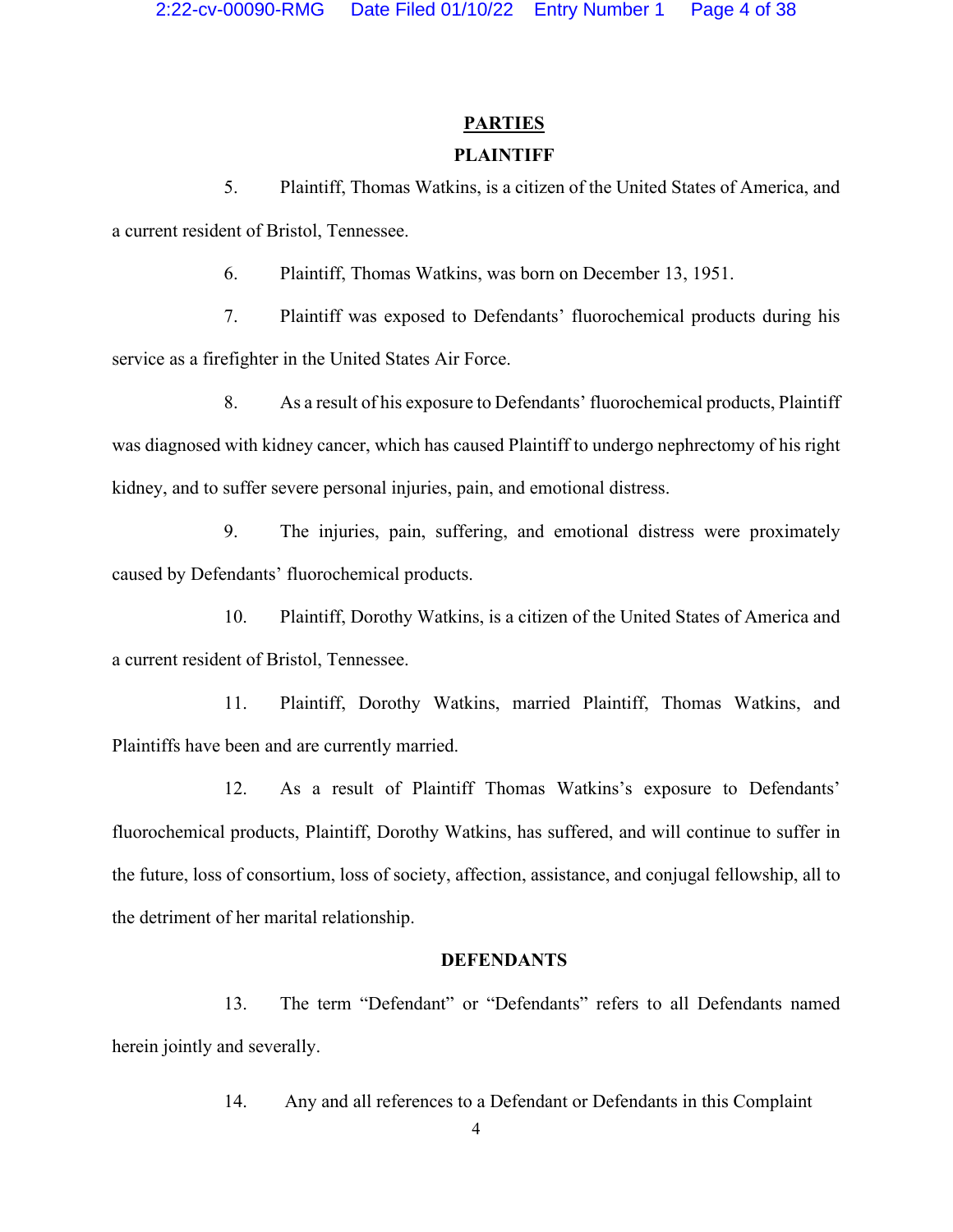include any predecessors, successors, parents, subsidiaries, affiliates and divisions of the named Defendants.

15. When reference is made in this Complaint to any act or omission of any of the Defendants, it shall be deemed that the officers, directors, agents, employees, or representatives of the defendants committed or authorized such act or omission, or failed to adequately supervise or properly control or direct their employees while engaged in the management, direction, operation, or control of the affairs of defendants, and did so while acting within the scope of their duties, employment or agency.

16. At all times relevant to this litigation, upon information and belief, each of the defendants designed, developed, manufactured, marketed and/or sold the AFFF or fluorochemical products containing PFOA or PFOS used by firefighters throughout the country, including in Ohio.

17. Each of the Defendants designed, developed, manufactured, marketed and/or sold the AFFF or fluorochemical products containing PFOA or PFOS to which Plaintiff was exposed and directly and proximately caused Plaintiff to develop kidney cancer, and to suffer severe personal injuries, pain, suffering, and emotional distress.

18. **Defendant 3M Company (f/k/a/ Minnesota Mining and Manufacturing Company) ("3M")** is a Delaware Corporation and conducts business throughout the United States, with its principal place of business located at 3M Center, St. Paul Minnesota 55144.

19. 3M Company manufactured, distributed, and sold fluorochemical products and AFFF from the 1960s until 2002.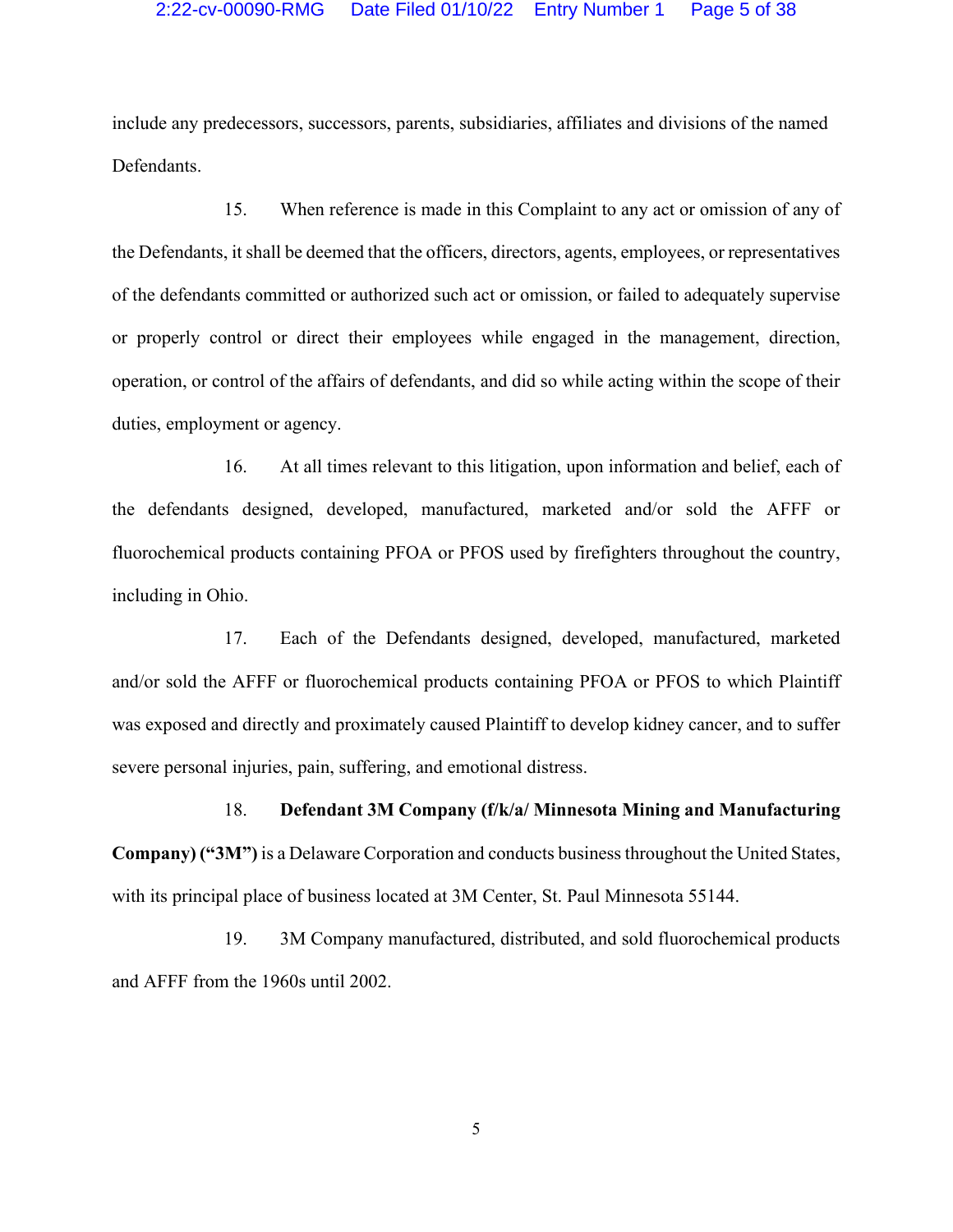20. **Buckeye Fire Equipment Company ("Buckeye")** is a corporation organized and existing under the laws of Ohio, with its principal place of business at 110 Kings Road, Kings Mountain, North Carolina 28086.

21. **Chemguard, Inc.** is a corporation organized and existing under the laws of Texas, with its principal place of business at one Stanton Street, Marinette, Wisconsin 54143.

22. Upon information and belief, Chemguard is a subsidiary of Johnson Controls International PLC.

23. **Tyco Fire Products L.P. ("Tyco")** is a limited partnership organized under the laws of Pennsylvania, with its principal place of business at 1400 Pennbrook Parkway, Lansdale, Pennsylvania 19446.

24. Upon information and belief, Tyco is a subsidiary of Johnson Controls International PLC.

25. Tyco is the successor in interest of The Ansul Company ("Ansul"), having acquired Ansul in 1990.

26. Beginning in or around 1975, Ansul manufactured and/or distributed and sold AFFF that contained PFOA and PFOA. After Tyco acquired Ansul in 1990, Tyco/Ansul continued to manufacture, distribute and sell AFFF that contained PFOA and PFOS.

27. Upon information and belief, Tyco acquired the Chemguard brand in 2011 and continues to sell Chemguard AFFF products through its Chemguard Specialty Chemicals division.

28. **National Foam, Inc.** ("National Foam") is a corporation organized and existing under the laws of Delaware, having a principal place of business at 141 Junny Road, Angier, North Carolina 27501 and at 350 East Union Street, West Chester, Pennsylvania 19382.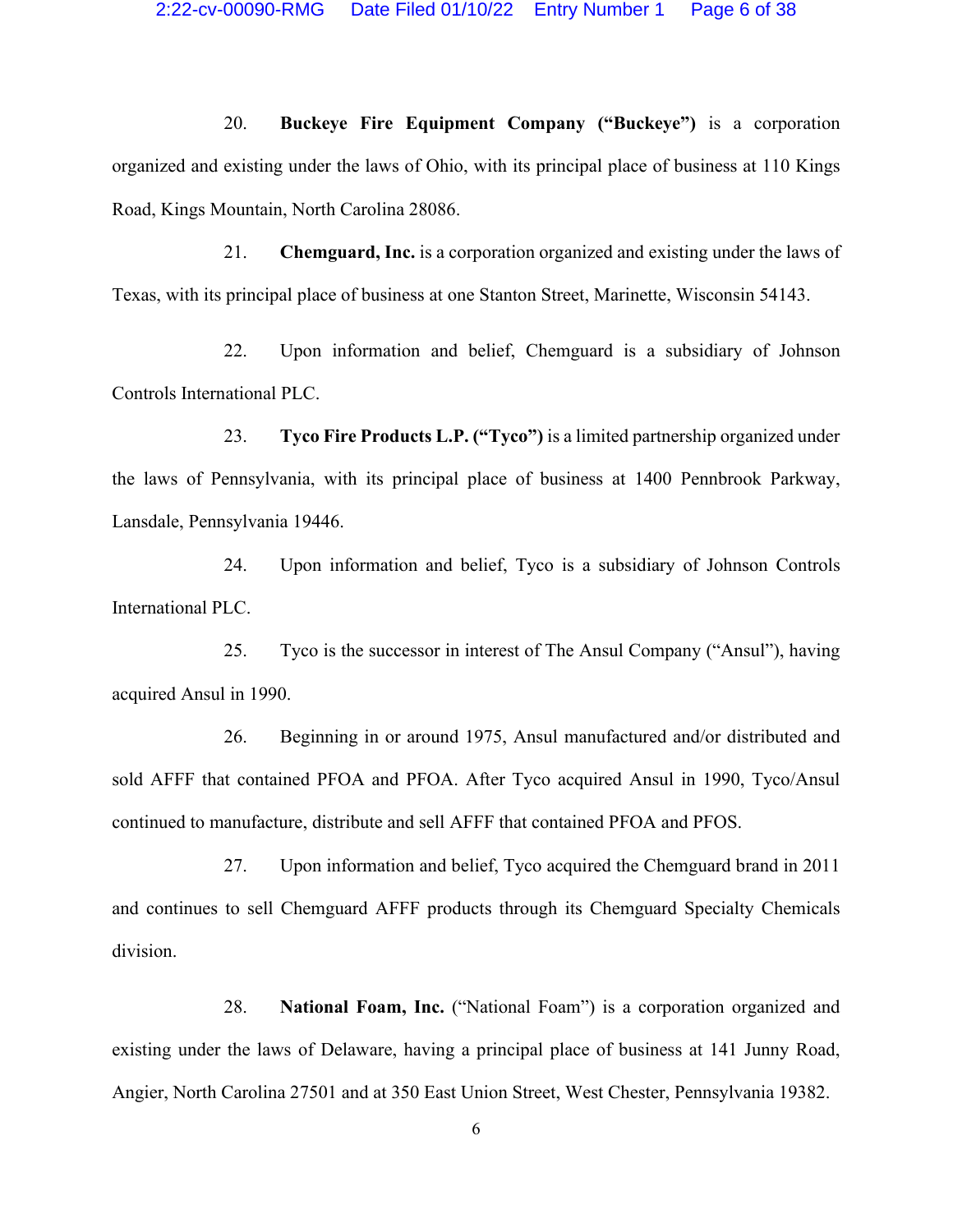29. Upon information and belief, National Foam is a subsidiary of Angus International Safety Group, Ltd.

30. **E. I. DuPont de Nemours & Company ("DuPont")** is a corporation organized and existing under the laws of Delaware, having a principal place of business is 974 Centre Road Wilmington, Delaware 19805.

31. DuPont is a successor in interest to **DuPont Chemical Solutions Enterprise** ("DuPont Chemical"), a Delaware corporation with a principal place of business located at 1007 Market Street Wilmington, Delaware 19898.

32. DuPont Chemical was a member of the Telomer Research Program ("TRP"). As a member it was required to provide a list and volume of products it was selling in the United States on a yearly basis.

33. In a letter addressed to the Office of Pollution Prevention and Toxics (OPPT) Document Control Office, dated May 14, 2003 and signed by Stephen H. Korzeniowski, DuPont provided its Telomer-based sales products in the United States for the year 2002.

34. The letter, which was redacted and sent to the USEPA under its PFOA Stewardship Program, included AFFF sales volume, on an active ingredient pound basis, as well as its Chemical Abstracts Service (CAS) number and chemical name, and is included in the PFOA Stewardship Program Docket.

35. **The Chemours Company ("Chemours")** is a corporation organized and existing under the laws of Delaware, having a principle place of business at 1007 Market Street, Wilmington, Delaware 19889.

36. In 2015, DuPont spun off its "performance chemicals" business to Chemours along with certain environmental liabilities. Upon information and belief, at the time of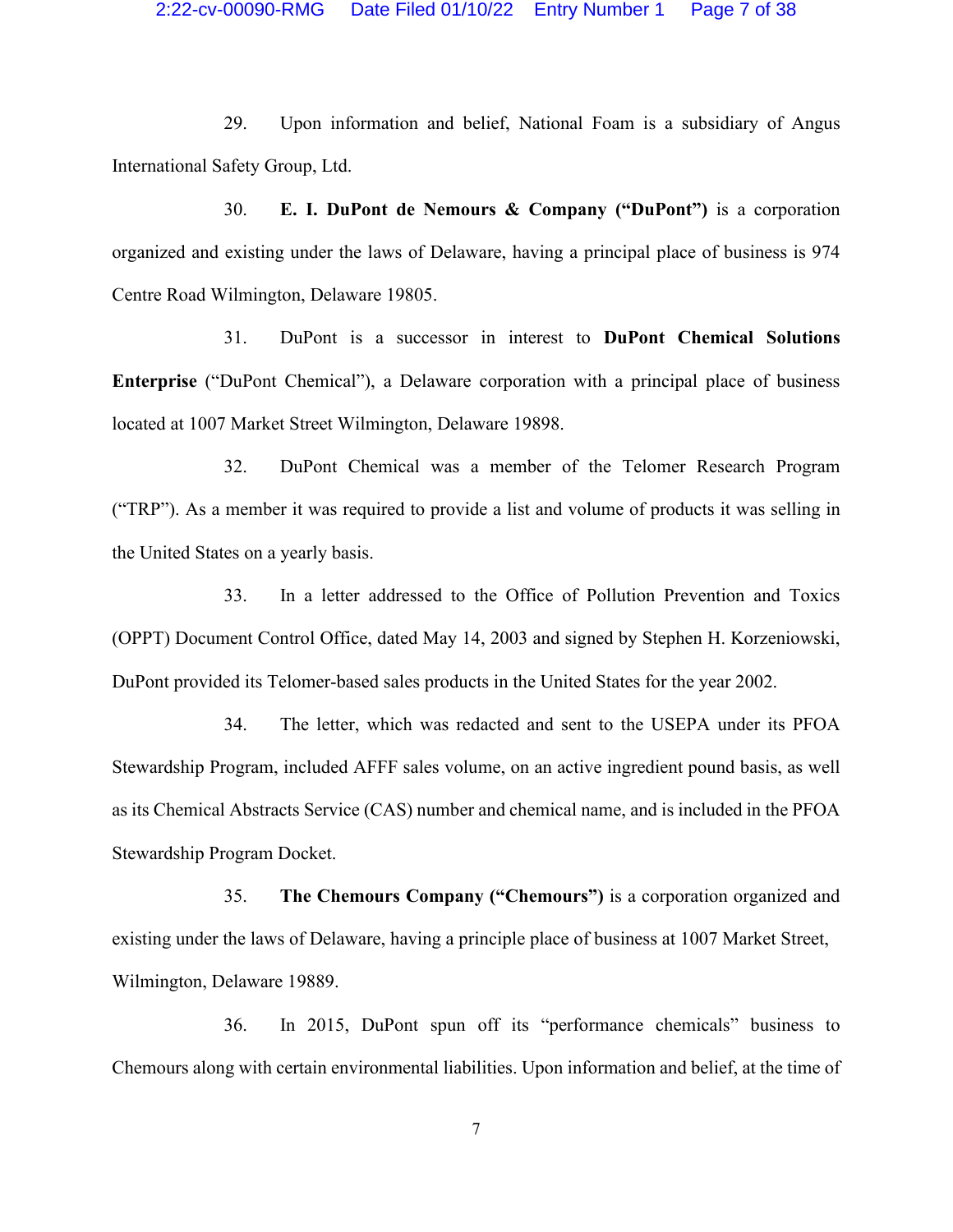## 2:22-cv-00090-RMG Date Filed 01/10/22 Entry Number 1 Page 8 of 38

the transfer of its performance chemicals business to Chemours, DuPont had been sued, threatened with suit and/or had knowledge of the likelihood of litigation to be filed regarding DuPont's liability for damages and injuries arising from the manufacture and sale of fluorochemicals and the products that contain fluorochemicals.

37. **The Chemours Company FC LLC ("Chemours FC")**, a successor in interest to DuPont Chemical, is a corporation organized and existing under the laws of Delaware, having a principal place of business at 1007 Market Street Wilmington, Delaware 19899.

38. **Corteva, Inc.** (**"Corteva"**) is a corporation organized and existing under the laws of Delaware, having a principal place of business at 974 Centre Rd., Wilmington, Delaware 19805.

39. **Dupont de Nemours Inc. f/k/a DowDuPont, Inc.** ("**Dupont de Nemours** 

**Inc.**") is a corporation organized and existing under the laws of Delaware, having a principal place of business at 974 Centre Road, Wilmington, Delaware 19805 and 2211 H.H. Dow Way, Midland, Michigan 48674.

40. On June 1, 2019, DowDuPont, Inc. separated its agriculture business through the spin-off Corteva.

41. Prior to the separation, DowDuPont owned Corteva as a wholly-owned subsidiary formed in February 2018.

42. On June 1, 2019, DowDuPont distributed a pro rata dividend of both issued and outstanding shares of Corteva common stock to DowDuPont shareholders.

43. Corteva holds certain Dow DuPont assets and liabilities including DowDuPont's agriculture and nutritional businesses.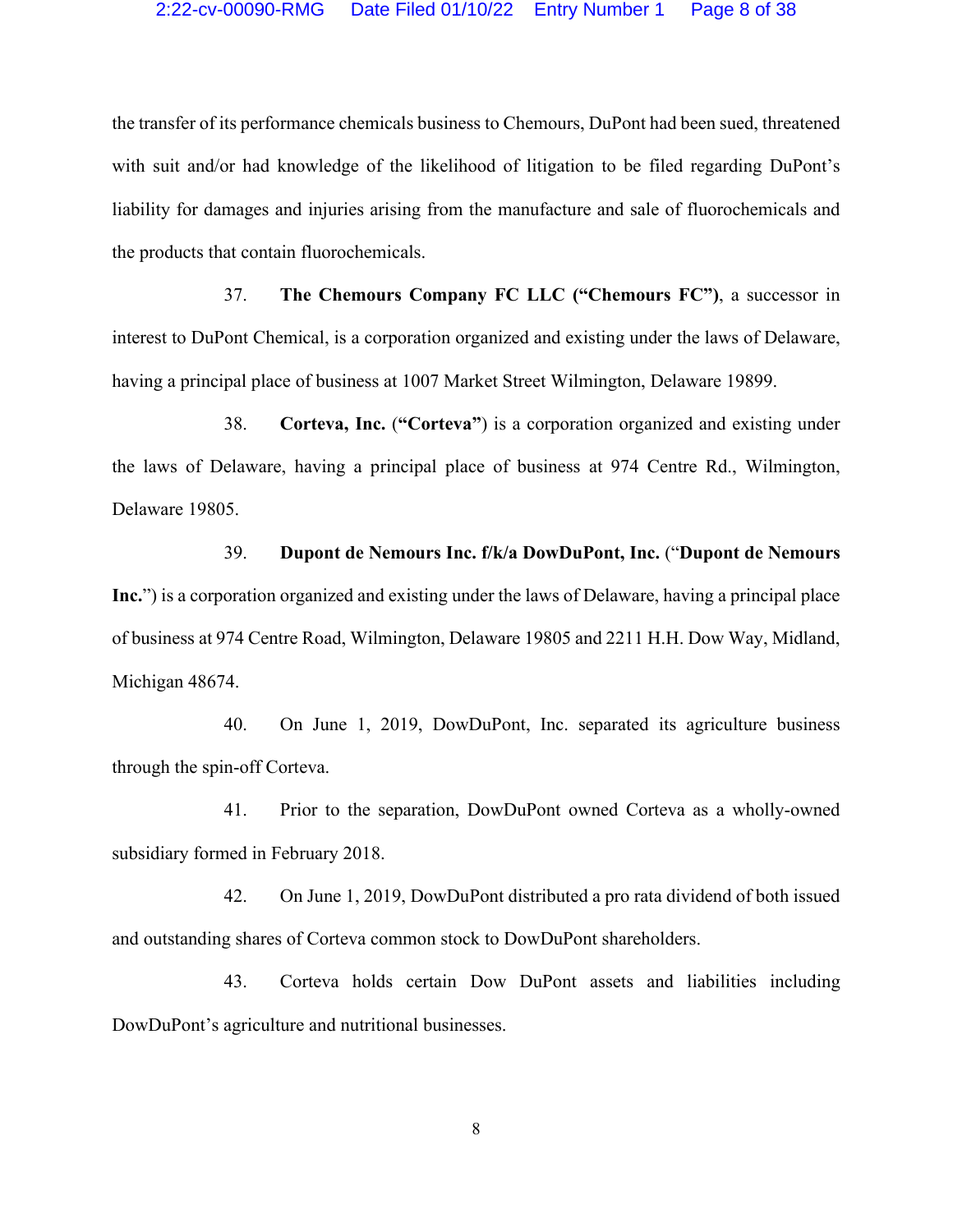#### 2:22-cv-00090-RMG Date Filed 01/10/22 Entry Number 1 Page 9 of 38

44. On June 1, 2019 DowDuPont, the surviving entity after the spin-off of Corteva and another entity known as Dow, Inc., changed its name to DuPont de Nemours, Inc., to be known as DuPont ("New DuPont"). New DuPont retained assets in the specialty products business lines following the spin-offs, as well as the balance of the financial assets and liabilities of E.I. DuPont not assumed by Corteva.

45. Defendants E.I. Du Pont de Nemours and Company; The Chemours Company; The Chemours Company FC, LLC; Corteva, Inc.; and DuPont de Nemours, Inc. are collectively referred to as "DuPont" throughout this Complaint.

46. **Arkema Inc. ("Arkema")** is a corporation organized and existing under the laws of Pennsylvania, having a principal place of business at 900 First Avenue, King of Prussia, PA 19406.

47. Arkema develops specialty chemicals and fluoropolymers.

48. Arkema is a successor in interest to Elf Atochem North America and Atofina Chemicals Inc., which manufactured fluorosurfactants containing PFOA that was used in AFFF.

49. **AGC Chemicals Americas Inc**. (**"AGC Americas"**) is a corporation organized and existing under the laws of Delaware, having a principal place of business in 5 East Uwchlan Avenue, Suite 201 Exton, PA 19341 United States.

50. AGC Americas operates throughout the United States, manufacturing glass, electronic displays and chemical products, including resins, water and oil repellants, greenhouse films, silica additives, and various fluorointermediates, including those used in AFFF products.

51. **Dynax Corporation ("Dynax")** is a corporation organized and existing under the laws of Delaware, having a principal place of business at 79 Westchester Avenue, Pound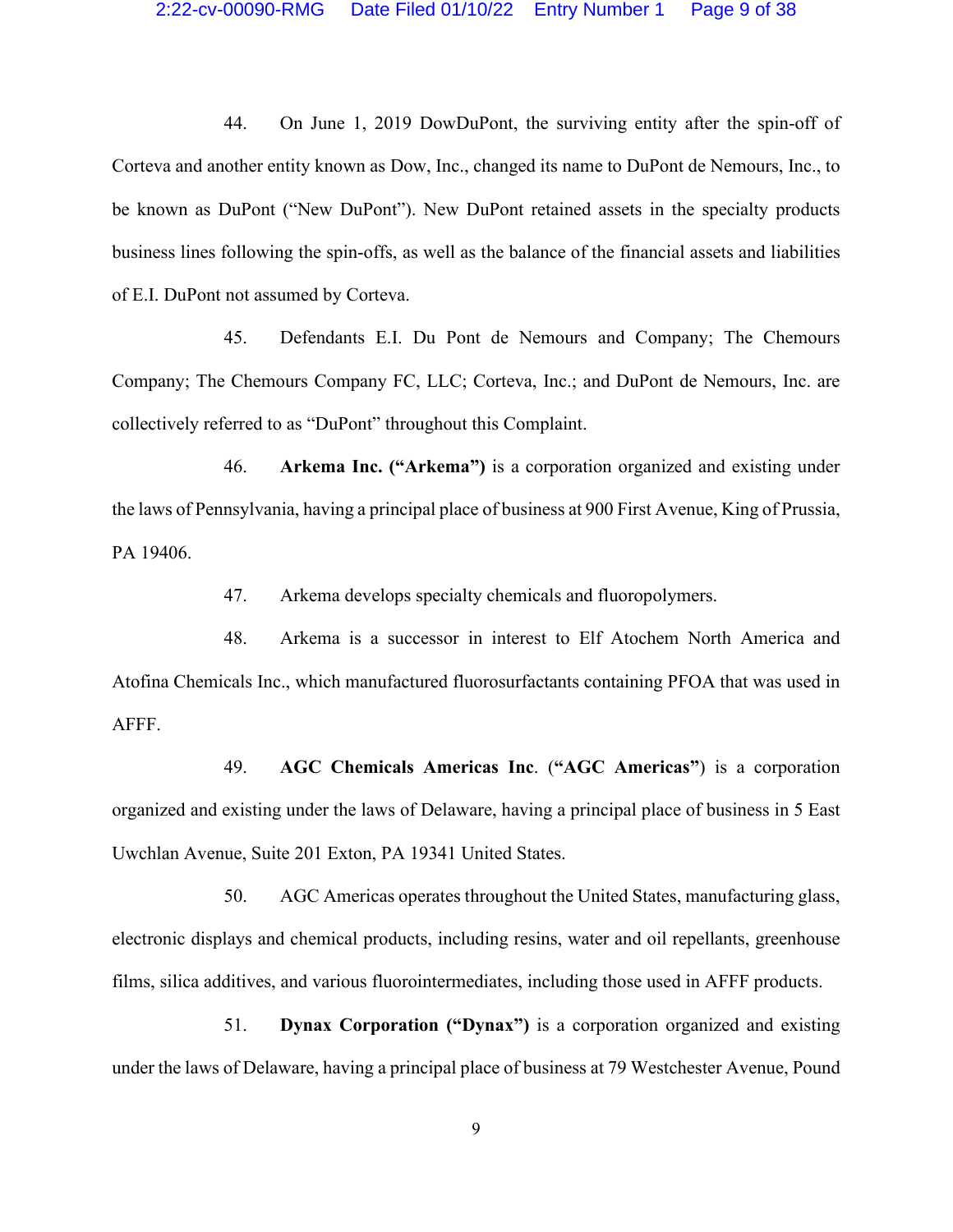## 2:22-cv-00090-RMG Date Filed 01/10/22 Entry Number 1 Page 10 of 38

Ridge, New York 10576 and an address for service of process at 103 Fairview Park Drive Elmsford, New York 10523-1544.

52. On information and belief, Dynax entered the AFFF business in 1991 and quickly became a leading global producer of fluorosurfactants and fluorochemical foam stabilizers used in firefighting foam agents.

53. **Kidde-Fenwal, Inc.** ("Kidde-Fenwal") is a corporation organized under the laws of Delaware, having a principal place of business at One Financial Plaza, Hartford, Connecticut 06101. Kidde-Fenwal is the successor-in-interest to Kidde Fire Fighting, Inc. (f/k/a Chubb National Foam, Inc. f/k/a National Foam System, Inc.) (collectively, "Kidde/Kidde Fire") and manufactured and sold AFFF.

54. **Clariant Corporation ("Clariant")** is a corporation organized and existing under the laws of New York, having a principal place of business at 4000 Monroe Road, Charlotte, North Carolina 28205.

55. On information and belief, Clariant was formerly known as Sandoz Chemicals Corporation, and manufactured fluorointermediates used in AFFF products.

56. **BASF Corporation, ("BASF")**, is a corporation organized and existing under the laws of Delaware, having a principal place of business at 100 Park Avenue, Florham Park, New Jersey 07932.

57. On information and belief, BASF is the largest affiliate of BASF SE and the second largest producer and marketer of chemicals and related products in North America.

58. On information and belief, BASF Corporation is the successor in interest to Ciba-Geigy, Inc., Ciba Specialty Chemicals Company, and Ciba, Inc., a Swiss specialty chemicals company, that manufactured fluorosurfactants containing PFOA used in AFFF.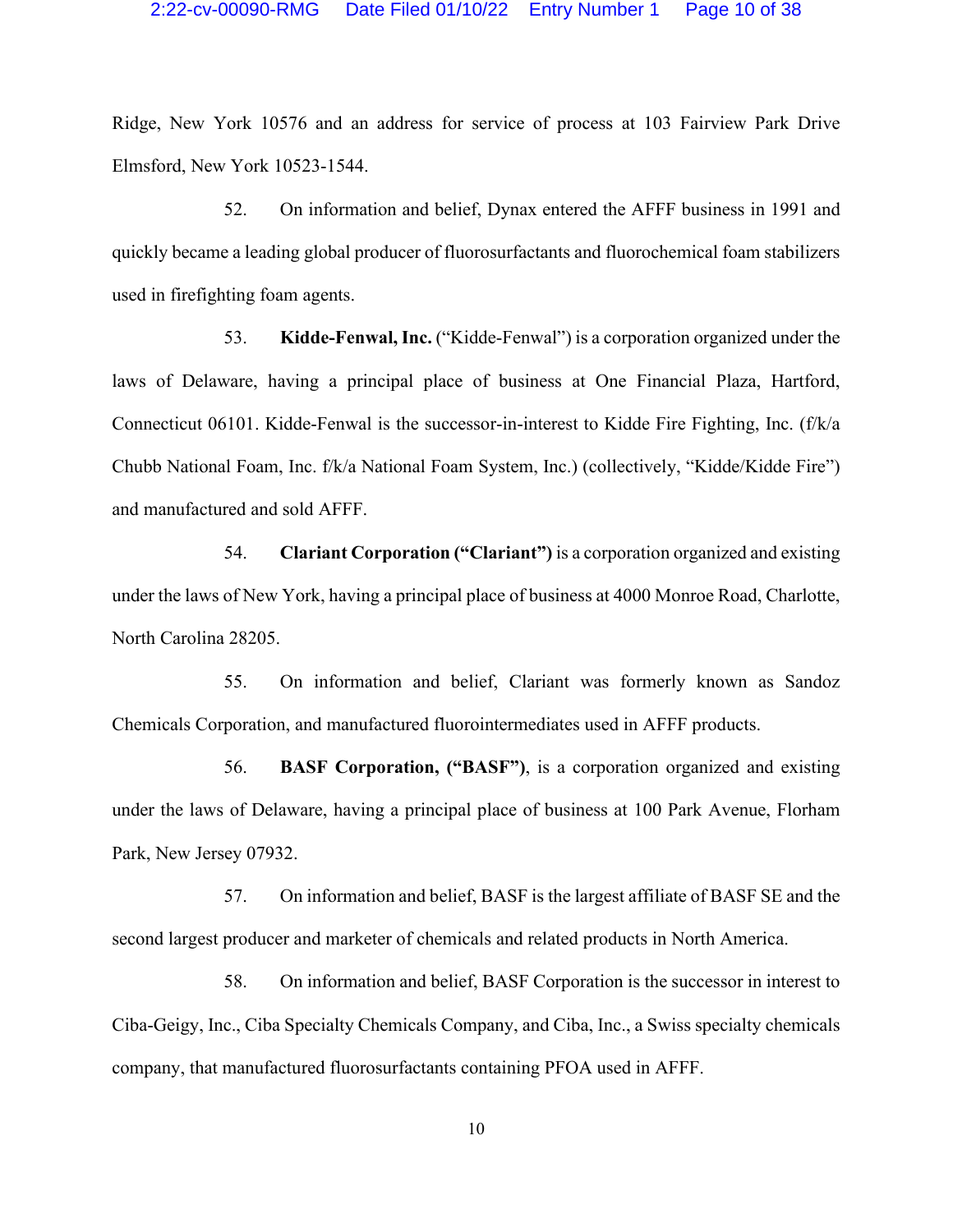## 59. **UTC Fire & Security Americas Corporation, Inc. ("UTC")** is a

Delaware corporation with its principal place of business at 13995 Pasteur Blvd., Palm Beach Gardens, Florida 33418. Upon information and belief, UTC was a division of United Technologies Corporation. UTC does and/or has done business throughout the United States and manufactured and sold AFFF.

60. **Carrier Global Corporation ("Carrier")** is a Delaware corporation with its principal place of business located at 13995 Pasteur Boulevard, Palm Beach Gardens, Florida 33418. Upon information and belief, UTC is now a division of Carrier and manufactured and sold AFFF. Upon information and belief, Carrier does and/or has done business throughout the United States.

61. **ChemDesign Products, Inc.** is a corporation organized and existing under the laws of Texas and having a principal place of business at 2 Stanton Street, Marinette, Wisconsin 54143, that manufactured fluorosurfactants containing PFOA used in AFFF.

### **FACTUAL ALLEGATIONS**

### **THE FLUOROCHEMICALS: PFOA AND PFOS**

62. Fluorochemical products are man-made chemicals composed of a chain of carbon atoms in which all but one of the carbon atoms are bonded to fluorine atoms, and the last carbon atom is attached to a functional group. The carbon-fluorine bond is one of the strongest chemical bonds that occur in nature, which is a reason why these molecules are so persistent. Fluorochemical products that contain eight carbon-fluorine bonds are sometimes referred to as "C8."

63. Fluorochemical products are highly water soluble, which facilitates the ease at which they spread throughout the environment, contaminating soil, groundwater, and surface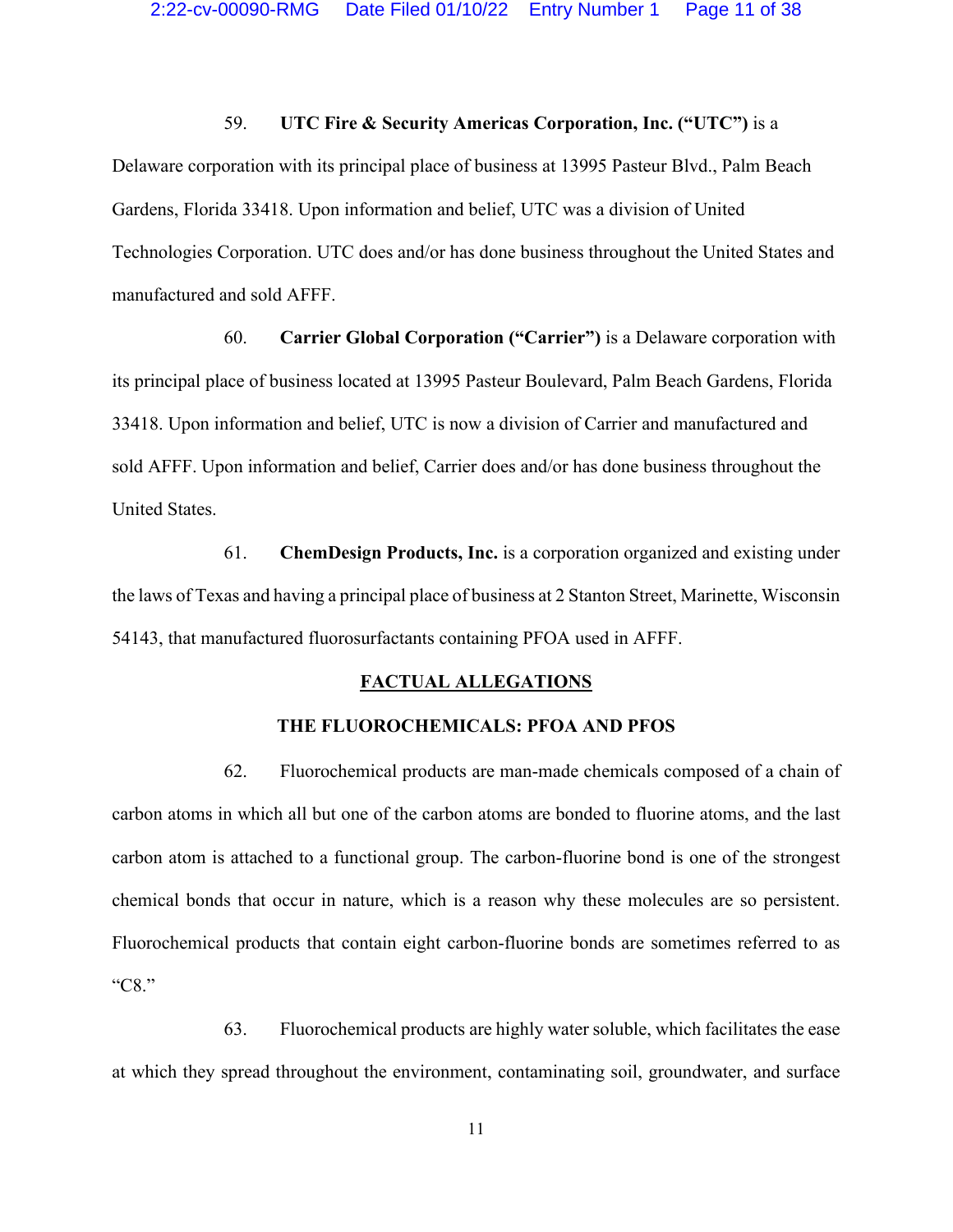water. This mobility is made more dangerous by their persistence in the environment and resistance to biologic, environmental, or photochemical degradation.

64. Fluorochemical products are readily absorbed in animal and human tissues after oral exposure and accumulate in the serum, kidney, and liver. They have been found globally in water, soil, and air as well as in human food supplies, breast milk, umbilical cord blood, and human blood serum.

65. Fluorochemical products are persistent in the human body. A short-term exposure can result in a body burden that persists for years and can increase with additional exposures.

66. Since they were first produced, information has emerged showing negative health effects caused by exposure to fluorochemical products.

67. According to the United States Environmental Protection Agency ("EPA"), studies indicate that exposure to fluorochemical products over certain levels may result in developmental effects to fetuses during pregnancy or to breastfed infants (e.g., low birth weight, accelerated puberty, skeletal variations), cancer (e.g., testicular, kidney), liver effects (e.g., tissue damage), immune effects (e.g., antibody production and immunity), thyroid effects and other effects (e.g., cholesterol changes).

68. The EPA has also warned that there is suggestive evidence of carcinogenic potential for fluorochemical products.

69. The EPA has noted that drinking water can be an additional source of PFC's in the small percentage of communities where these chemicals have contaminated water supplies." In communities with contaminated water supplies, such contamination is typically localized and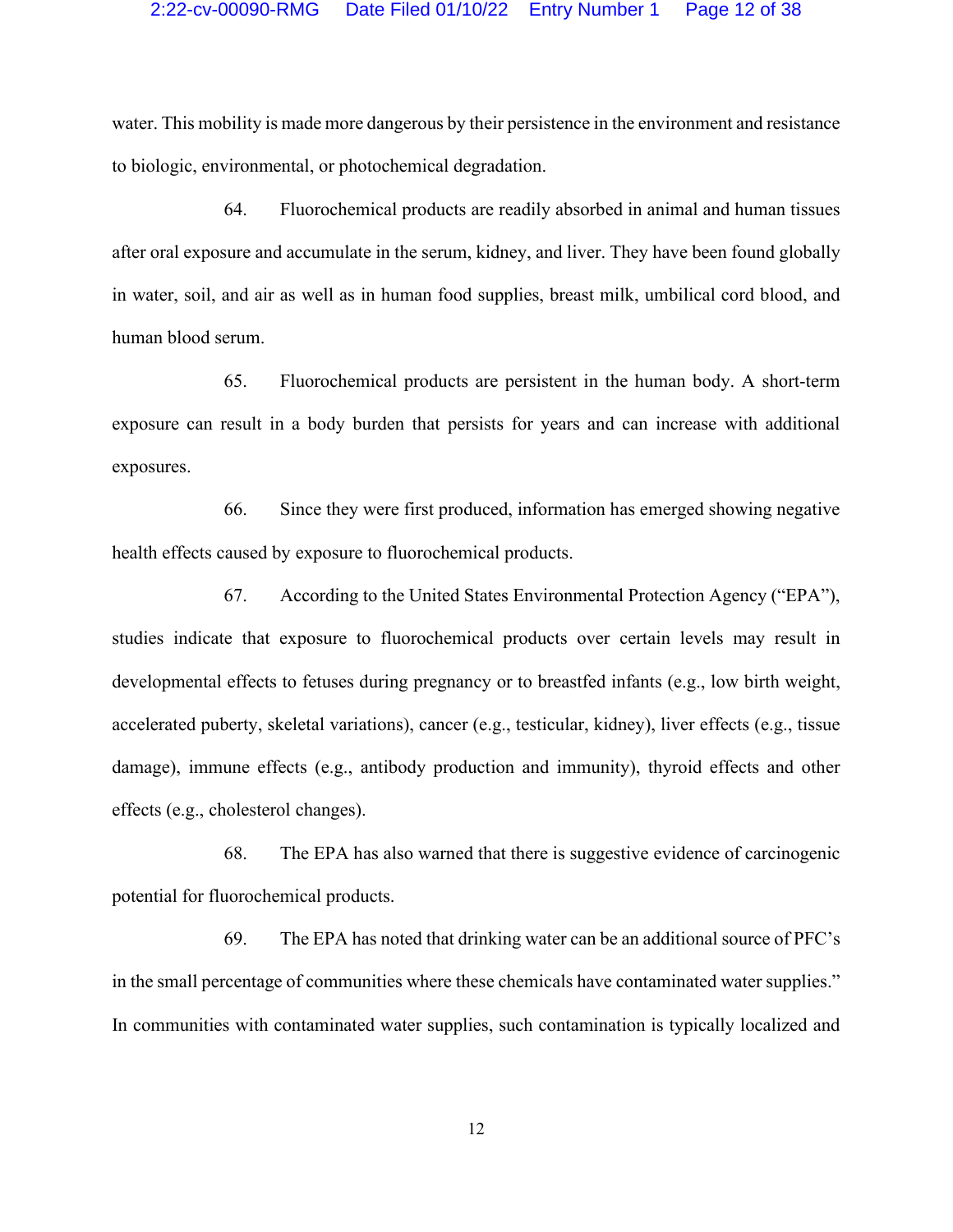associated with a specific facility, for example…an airfield at which fluorochemical products were used for firefighting."

70. The EPA has issued Health Advisory Levels of 70 parts per trillion ("ppt") for PFOA and PFOS found in drinking water. When both PFOA and PFOS are found in drinking water, the combined concentrations should not exceed 70 ppt.

## **AQUEOUS FILM-FORMING FOAM**

71. AFFF is a type of water-based foam that was first developed in the 1960s to extinguish flammable liquid fuel fires at airports and military bases, among other places.

72. The AFFF designed, manufactured, marketed, distributed, and/or sold by Defendants contained either or both PFOA and PFOS, or the chemical precursors to PFOA or PFOS.

73. PFOS and/or the chemical precursors to PFOS contained in 3M's AFFF were manufactured by 3M's patented process of electrochemical fluorination ("ECF").

74. All other Defendants manufactured fluorosurfactants for use in AFFF through the process of telomerization. Telomerization produced fluorotelomers, including PFOA and/or the chemical precursors to PFOA.

75. AFFF can be made without PFOA, PFOS, or their precursor chemicals, that do not release PFOA, PFOS, and/or their precursor chemicals into the environment or in humans

76. When used as the Defendants intended and directed, Defendants' AFFF releases PFOA, PFOS, and/or their precursor chemicals into the environment.

.

77. Once PFOA and PFOS are free in the environment, these chemicals do not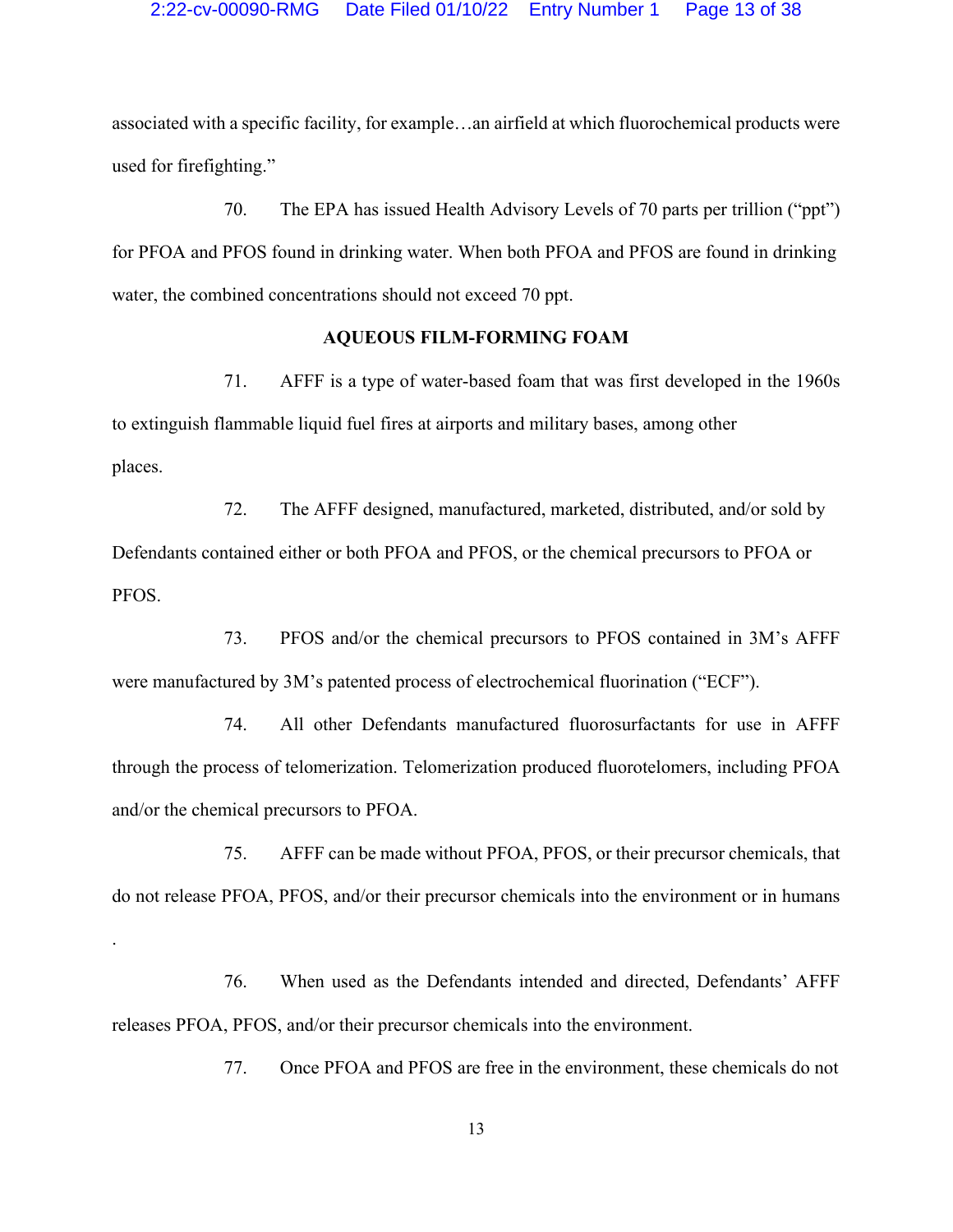hydrolyze, photolyze, or biodegrade under typical environmental conditions and are extremely persistent in the environment. Because of their persistence, they are widely distributed throughout soil, air, and groundwater.

78. Due to the chemicals' persistent nature, among other things, these chemicals have, and continue to cause injury and damage to Plaintiff.

## **DEFENDANTS' KNOWLEDGE**

79. On information and belief, by the early 1980s, Defendants knew, or reasonably should have known, among other things, that: (a) PFOA and PFOS are toxic; and (b) when sprayed in the open environment per the instructions given by the manufacturer, PFOA and PFOS readily migrate through the subsurface, mix easily with groundwater, resist natural degradation, render drinking water unsafe and/or non-potable, and can be removed from public drinking water supplies only at substantial expense.

80. Defendants also knew or reasonably should have known that PFOA and PFOS could be absorbed into the lungs and gastrointestinal tract, potentially causing severe damage to the liver, kidneys, and central nervous system, in addition to other toxic effects, and that PFOA and PFOS are known carcinogens which cause genetic damage.

81. In 1980, 3M published data in peer- reviewed literature showing that humans retain PFOS in their bodies for years. Based on that data, 3M estimated that it could take a person up to 1.5 years to clear just half of the accumulated PFOS from their body after all exposures had ceased.

82. By the early 1980s, the industry suspected a correlation between PFOS exposure and human health effects. Specifically, manufacturers observed bioaccumulation of PFOS in workers' bodies and birth defects in children of workers.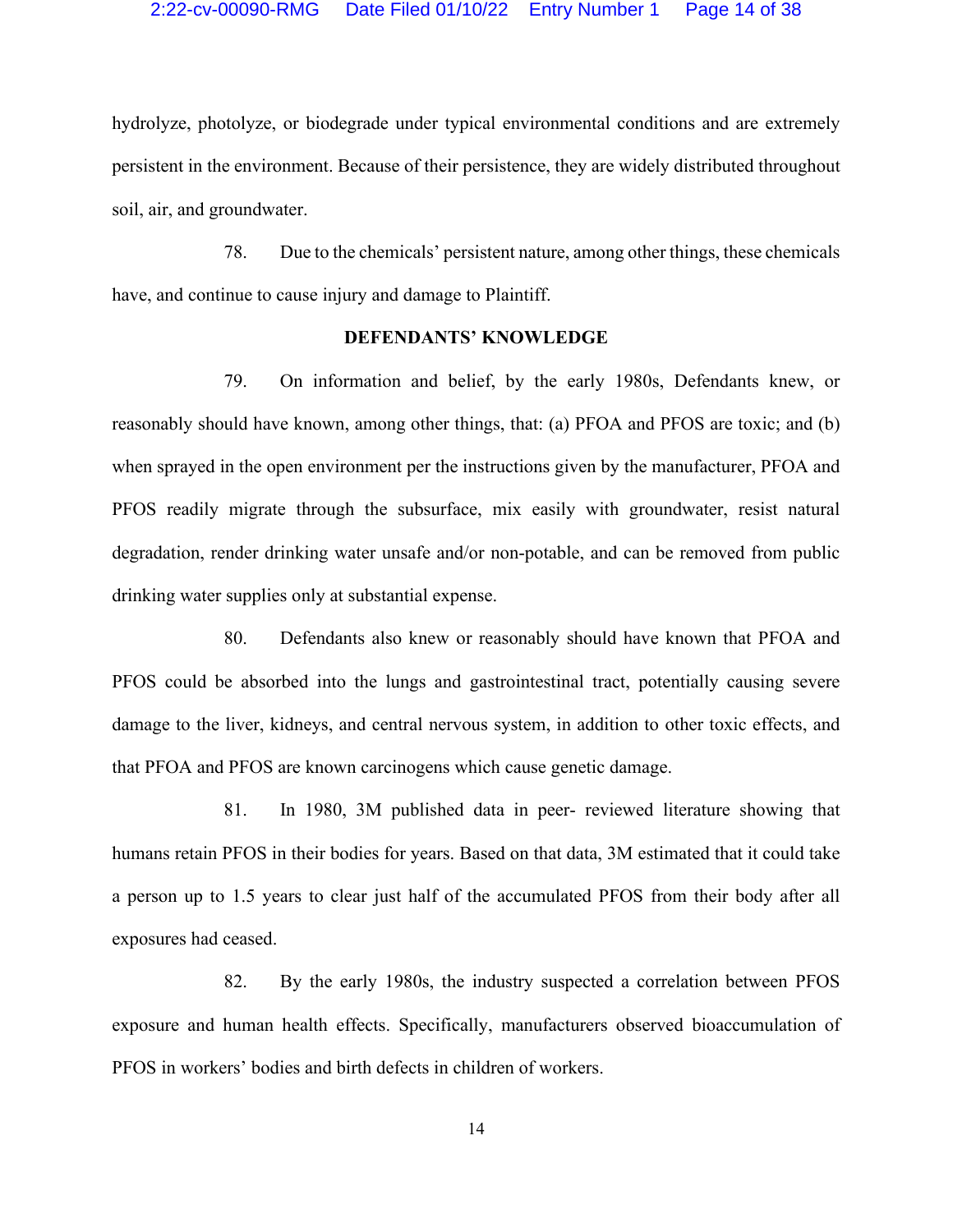83. In 1981, DuPont tested for and found PFOA in the blood of female plant workers in Parkersburg, West Virginia. DuPont observed and documented pregnancy outcomes in exposed workers, finding two of seven children born to female plant workers between 1979 and 1981 had birth defects—one an "unconfirmed" eye and tear duct defect, and one a nostril and eye defect.

84. Beginning in 1983, 3M documented a trend of increasing levels of PFOS in the bodies of 3M workers. In an internal memo, 3M's medical officer warned "we must view this present trend with serious concern. It is certainly possible that … exposure opportunities are providing a potential uptake of fluorochemicals that exceeds excretion capabilities of the body."

85. Based on information and belief, in 2000, under pressure from the EPA, 3M announced that it was phasing out PFOS and U.S. production of PFOS; 3M's PFOS-based AFFF production did not fully phase out until 2002.

86. From 1951, DuPont, and on information and belief, Chemours, designed, manufactured, marketed, and sold fluorochemical products, including Teflon nonstick cookware, and more recently, PFAS feedstocks, such as Forafac 1157 N, for the use in the manufacture of AFFF products.

87. Based on information and belief, in 2001 or earlier, DuPont manufactured, produced, marketed, and sold fluorochemical products and/or PFAS feedstocks to some or all of the AFFF product manufacturers for use in their AFFF products.

88. Based on information and belief, in 2001 or earlier, DuPont manufactured, produced, marketed, distributed, and sold fluorochemical products and/or PFAS feedstocks to some or all of the AFFF product manufacturers for use in their AFFF products.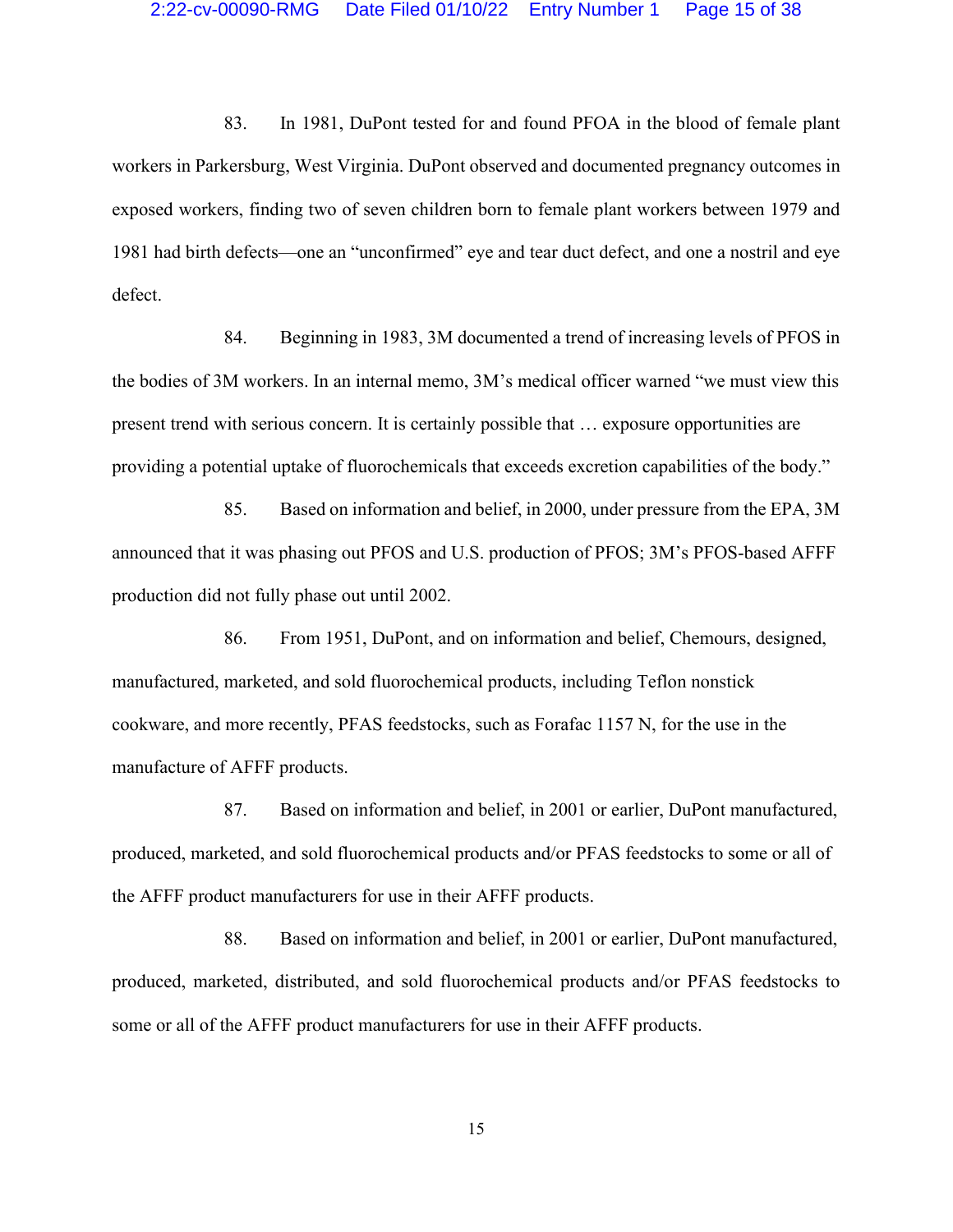89. DuPont had been studying the potential toxicity of PFOA since at least the 1960s and knew that it was contaminating drinking water drawn from the Ohio River, and did not disclose to the public or to government regulators what they knew about the substance's potential effects on humans, animals, and/or the environment.

90. By December 2005, the EPA uncovered evidence that DuPont concealed the environmental and health effects of PFOA, and the EPA announced the "Largest Environmental Administrative Penalty in Agency History." The EPA fined DuPont for violating the Toxic Substances Control Act "Section 8(e)—the requirement that companies report to the EPA substantial risk information about chemicals they manufacture, process or distribute in commerce."

91. By July 2011, DuPont could no longer credibly dispute the human toxicity of PFOA, which it continued to manufacture. The "C8 Science Panel" created as part of the settlement of a class action over DuPont's releases from its Washington Works plant reviewed the available scientific evidence and concluded that a "probable link" exists between PFOA exposure and the serious (and potentially fatal) conditions of pregnancy-induced hypertension and preeclampsia. By October 2012, the C8 Science Panel concluded that a probable link also exists between PFOA and five other conditions—high cholesterol, kidney cancer, thyroid disease, testicular cancer, and ulcerative colitis.

92. In July 2015, DuPont spun off its chemicals division by creating Chemours as a new publicly traded company, once wholly owned by DuPont. By mid-2015, DuPont had dumped its perfluorinated chemical liabilities into the lap of the new Chemours.

93. Notwithstanding this knowledge, Defendants negligently and carelessly: (1) designed, manufactured, marketed, distributed, and/or sold AFFF products containing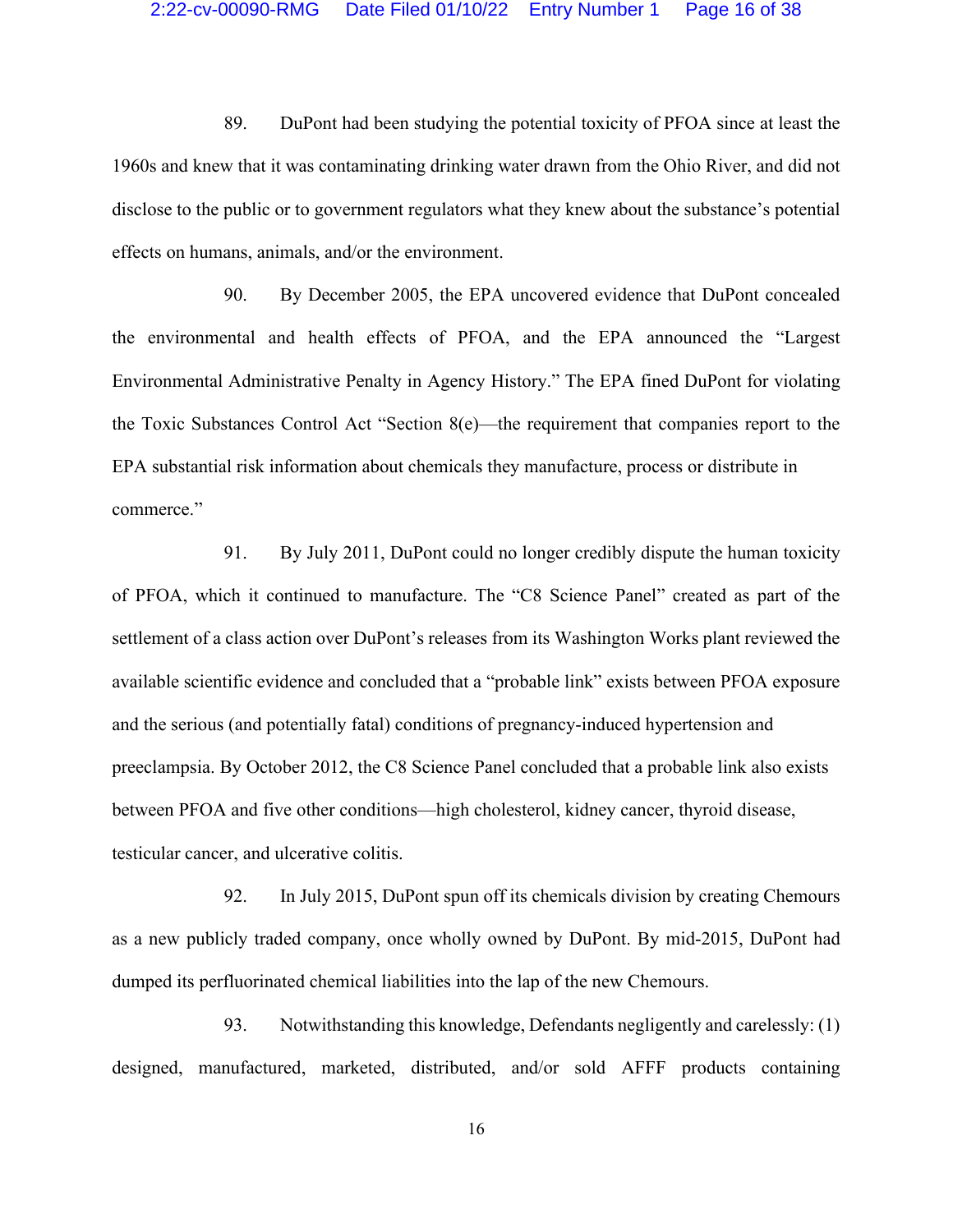### 2:22-cv-00090-RMG Date Filed 01/10/22 Entry Number 1 Page 17 of 38

fluorochemicals, and/or fluorochemical products for use in AFFF; (2) failed to issue instructions on how AFFF containing fluorochemical products should be used and disposed of; (3) failed to recall and/or warn the users of fluorochemical products, negligently designed products containing or degrading into PFOA and/or PFOS, of the dangers of surface water, soil, and groundwater contamination as a result of standard use and disposal of these products; and (4) further failed and refused to issue the appropriate warnings and/or recalls to the users of fluorochemical products, notwithstanding the fact that Defendants knew foreseeable the identities of the purchasers and endusers of the fluorochemical products, as well as the final fate of fluorochemical products in water and biota, including in humans.

#### **THOMAS WATKINS' EXPOSURE TO AFFF**

94. Upon information and belief, the United States Air Force, has stored and used Defendants' AFFF containing PFOA or PFOS chemicals and/or their precursor chemicals in firefighter training and response exercises.

95. Defendants designed, manufactured, marketed, distributed, and/or sold the AFFF containing PFOA or PFOS chemicals and/or their precursor chemicals to the United States Air Force, for use in firefighter training and response exercises.

96. The descriptive labels and material safety data sheets for Defendants' AFFF containing PFOA or PFOS and/or their precursor chemicals utilized by firefighters with the United States Air Force did not reasonably or adequately describe the AFFF's risks to human health.

97. The Defendants knew or should have known of the hazards of AFFF containing PFOA or PFOS and/or their precursor chemicals when the products were manufactured.

98. From 1971 through 1974, Plaintiff was served as a firefighter in the United States Air Force.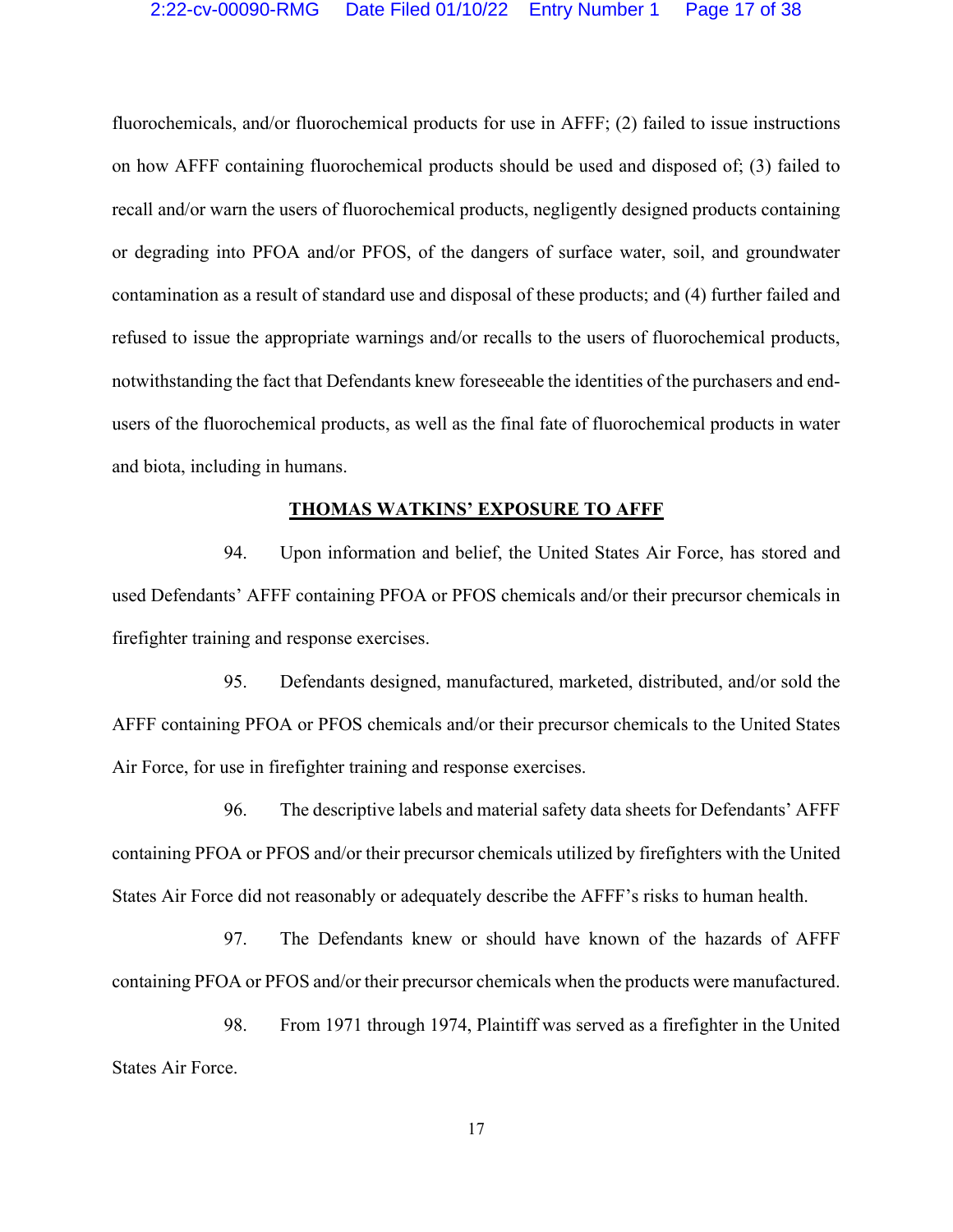99. Throughout his service as a firefighter, Plaintiff regularly used and was exposed to Defendants' AFFFF products containing PFOA and/or PFOS and/or their precursor chemicals.

100. During Plaintiff's use of Defendants' AFFF products containing PFOA and/or PFOS and/or their precursor chemicals, Plaintiff ingested such products, and the PFOA and/or PFOS and/or their precursor chemicals entered Plaintiff's body.

101. At no point during his trainings or career did Plaintiff receive any warning that Defendants' AFFF products containing PFOA and/or PFOS and/or their precursor chemicals were toxic or carcinogenic.

102. On July 12, 2006, Plaintiff's doctors diagnosed Plaintiff with kidney cancer, and performed a nephrectomy of Plaintiff's right kidney to treat his cancer.

103. On or around January 12, 2021, Plaintiff discovered that his cancer was caused by exposure to Defendants' AFFF and AFFF-related fluorochemical products.

104. Plaintiff suffered, and continues to suffer, the effects of his kidney cancer, which was proximately caused by exposure to Defendants' fluorochemical products.

# **AS AND FOR A FIRST CAUSE OF ACTION PRODUCTS LIABILITY – DEFECTIVE DESIGN – CONSUMER EXPECTATIONS**

105. Plaintiffs hereby incorporate by reference the allegations contained in the preceding paragraphs of this Complaint as if restated in full therein.

106. At all times relevant to the Complaint, Defendants were regularly engaged in the design, formulation, production, creation, making, construction, assembly, rebuilding, sale, distribution, preparation, and labeling, of fluorochemical products.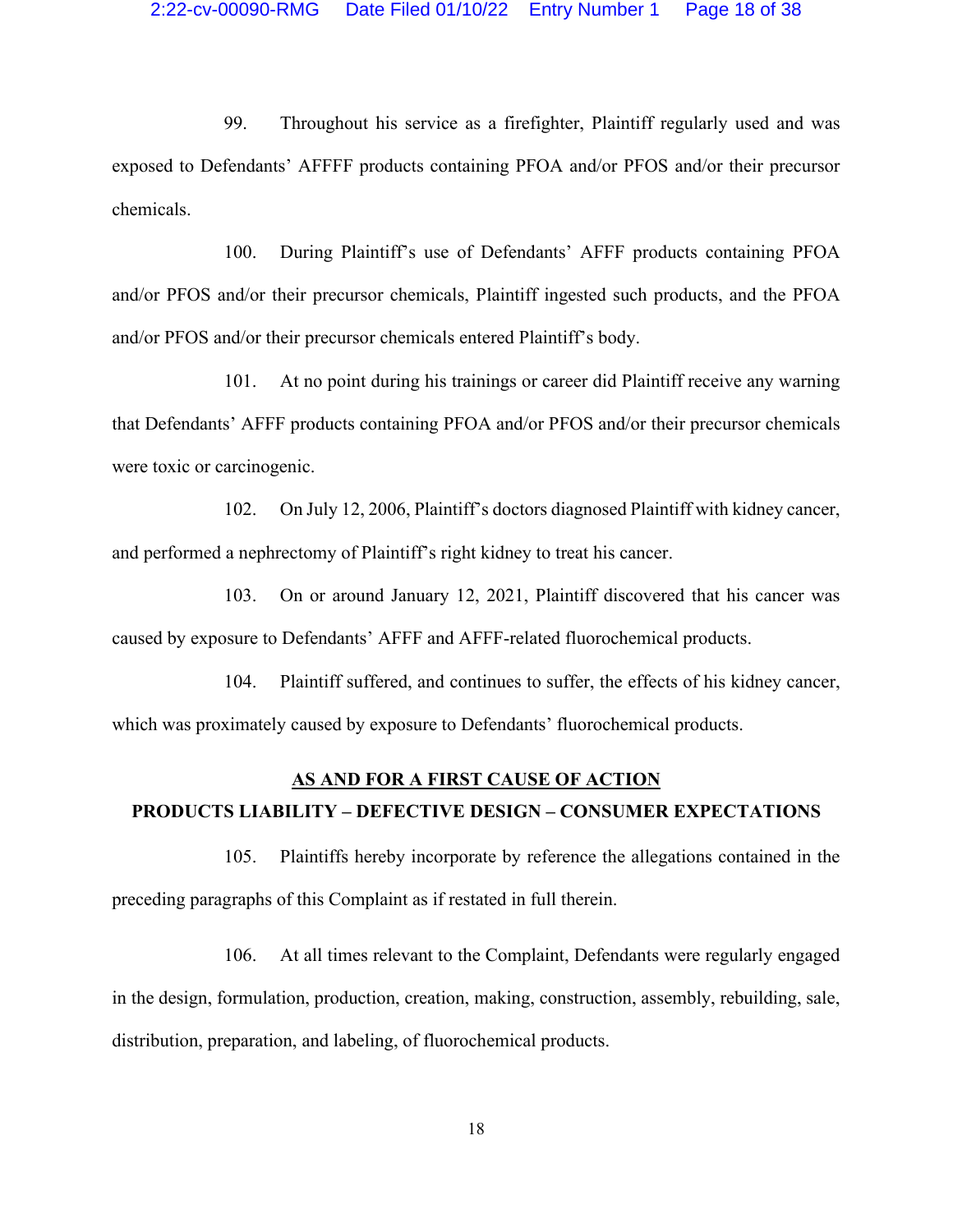### 2:22-cv-00090-RMG Date Filed 01/10/22 Entry Number 1 Page 19 of 38

107. At all times pertinent to this Complaint, Defendants regularly participated in placing the fluorochemical products into the American stream of commerce.

108. As manufacturers, designers, refiners, formulators, distributors, suppliers, sellers, and/or marketers of fluorochemical products, Defendants owed a duty to all persons whom Defendants' products might foreseeably harm, including Plaintiff, not to manufacture, sell, and/or market any product which is unreasonably dangerous for its intended and foreseeable uses.

109. Plaintiff used Defendants' fluorochemical products in a reasonably foreseeable manner and without substantial changes in the condition in which the products were sold.

110. Defendants' fluorochemical products used by Plaintiff did not perform as safely as an ordinary consumer would have expected the products to perform when used as Plaintiff did in an intended or reasonably foreseeable manner because PFOA and PFOS are carcinogens and otherwise harmful to human health.

111. Defendants' defective design of the fluorochemical products was far more dangerous than plaintiff or an ordinary consumer would expect when used, as Plaintiff did, in an intended and reasonably foreseeable manner.

112. Defendants' fluorochemical products failure to perform safely was a substantial factor in causing Plaintiff's harm.

113. Defendants could have manufactured, marketed, and sold alternative designs or formulations of products that did not contain harmful fluorochemicals.

114. These alternative designs and/or formulations were available, practical, and technologically feasible.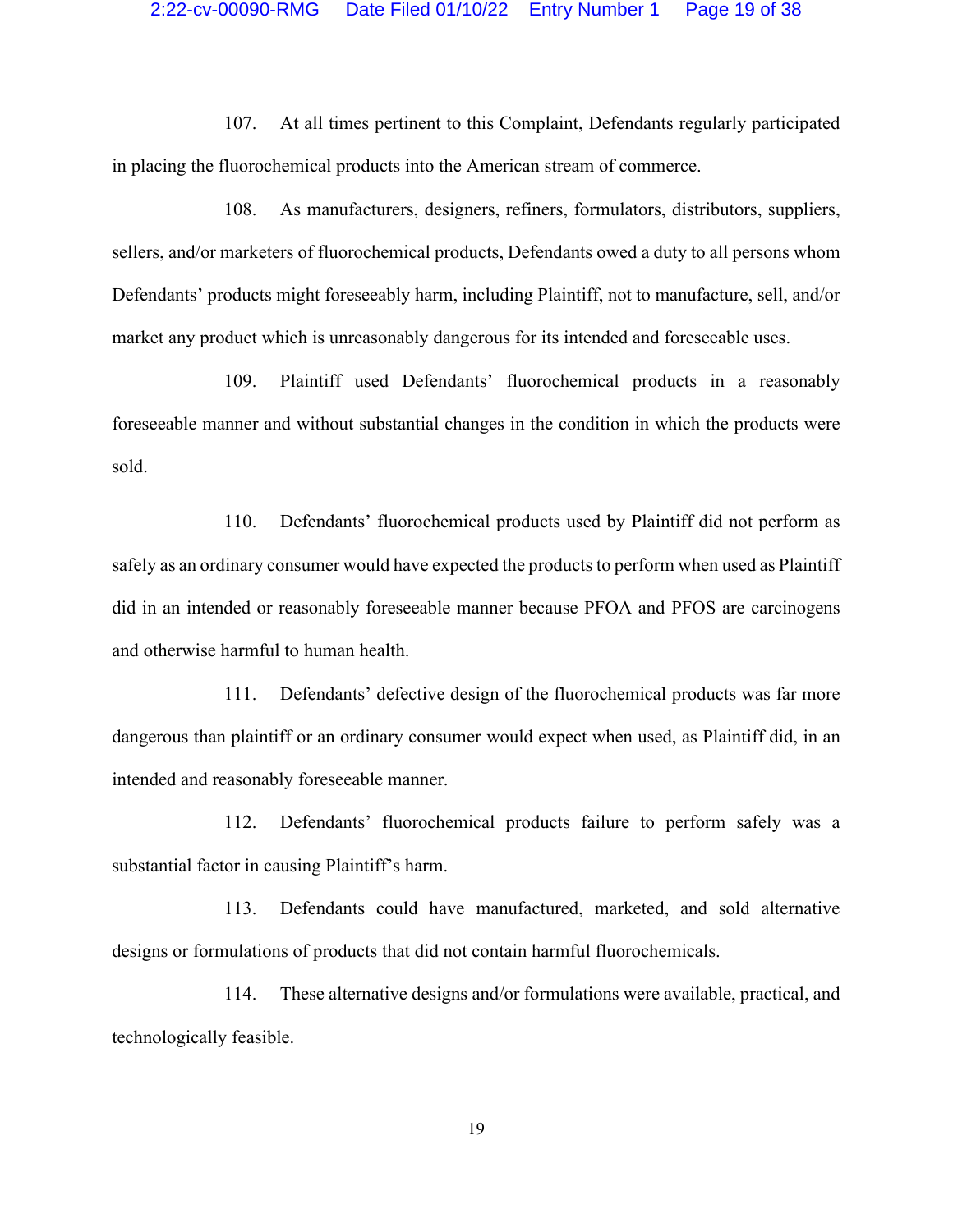### 2:22-cv-00090-RMG Date Filed 01/10/22 Entry Number 1 Page 20 of 38

115. The use of these alternative designs would have reduced or prevented the reasonably foreseeable harm to human health that was caused by Defendants' manufacture, marketing, and/or sale of fluorochemical products.

116. The risks of fluorochemical products were not obvious to users of the AFFF, nor were they obvious to users in the vicinity of the AFFF use, including Plaintiff, who were unwittingly exposed to Defendants' toxic and carcinogenic chemicals. Plaintiffs could not have reasonably discovered the defects and risks associated with the use of fluorochemical products and could not protect themselves from exposure to Defendants' fluorochemical products.

117. As a direct and proximate result of Defendants' defective design, Plaintiff has suffered and will continue to suffer some or all of the following damages:

- a. Medical and hospital bills for diagnosis, monitoring, and treatment of injuries;
- b. Physical injury, both temporary and permanent;
- c. Economic Damages;
- d. Severe and significant emotional distress and mental pain and suffering;
- e. Humiliation, embarrassment and fear;
- f. Loss of enjoyment of life;
- g. Annoyance and inconvenience; and
- h. Other damages, which, under the law and circumstances, Plaintiff is entitled to recover, including attorneys' fees and costs associated with the prosecution of this action.

118. As a result of Defendants' design and formulation of a defective product, Defendants are strictly liable in damages to Plaintiff.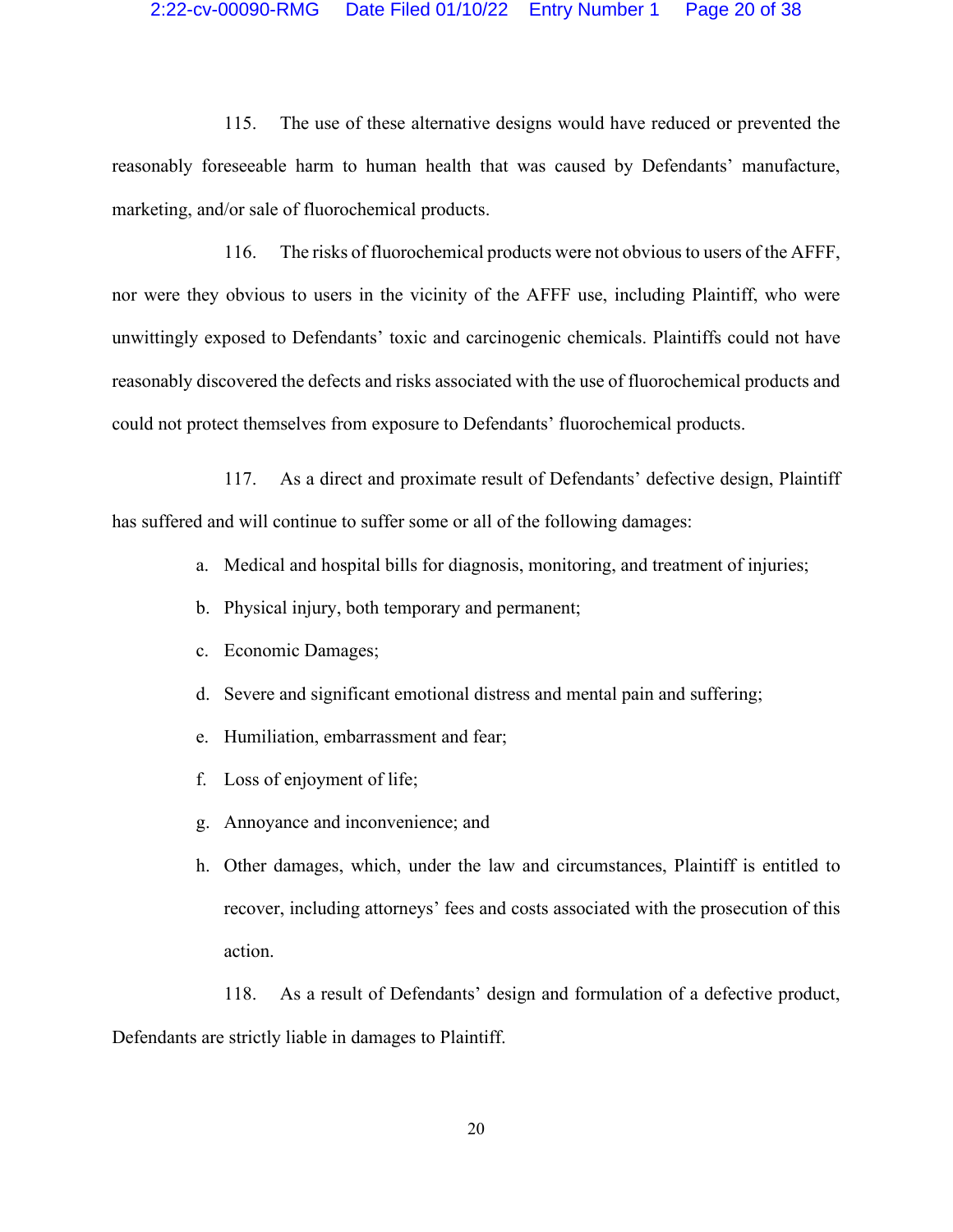119. Defendants' acts were willful, wanton, reckless and/or conducted with a reckless indifference to the rights of Plaintiff.

## **AS AND FOR A SECOND CAUSE OF ACTION**

## **PRODUCTS LIABILITY – DEFECTIVE DESIGN – RISK-UTILITY**

120. Plaintiffs hereby incorporate by reference the allegations contained in the preceding paragraphs of this Complaint as if restated in full therein.

121. At all times relevant to the Complaint, Defendants were regularly engaged in the design, formulation, production, creation, making, construction, assembly, rebuilding, sale, distribution, preparation, and labeling, of fluorochemical products.

122. At all times pertinent to this Complaint, Defendants regularly participated in placing the fluorochemical products into the American stream of commerce.

123. As manufacturers, designers, refiners, formulators, distributors, suppliers, sellers, and marketers of fluorochemical products, Defendants owed a duty to all persons whom Defendants' products might foreseeably harm, including Plaintiff, not to manufacture, sell, or market any product which is unreasonably dangerous for its intended and foreseeable uses.

124. Defendants' fluorochemical products were defectively designed and manufactured when the products left the hands of Defendants, such that the foreseeable risks associated with the use, storage, and disposal of the fluorochemical products exceeded the alleged benefits associated with its design and formulation.

125. At all times relevant to this litigation, Defendants' fluorochemical products reached Defendants' intended consumers and users without substantial change in its condition as designed, manufactured, sold, distributed, labeled, and marketed by Defendants.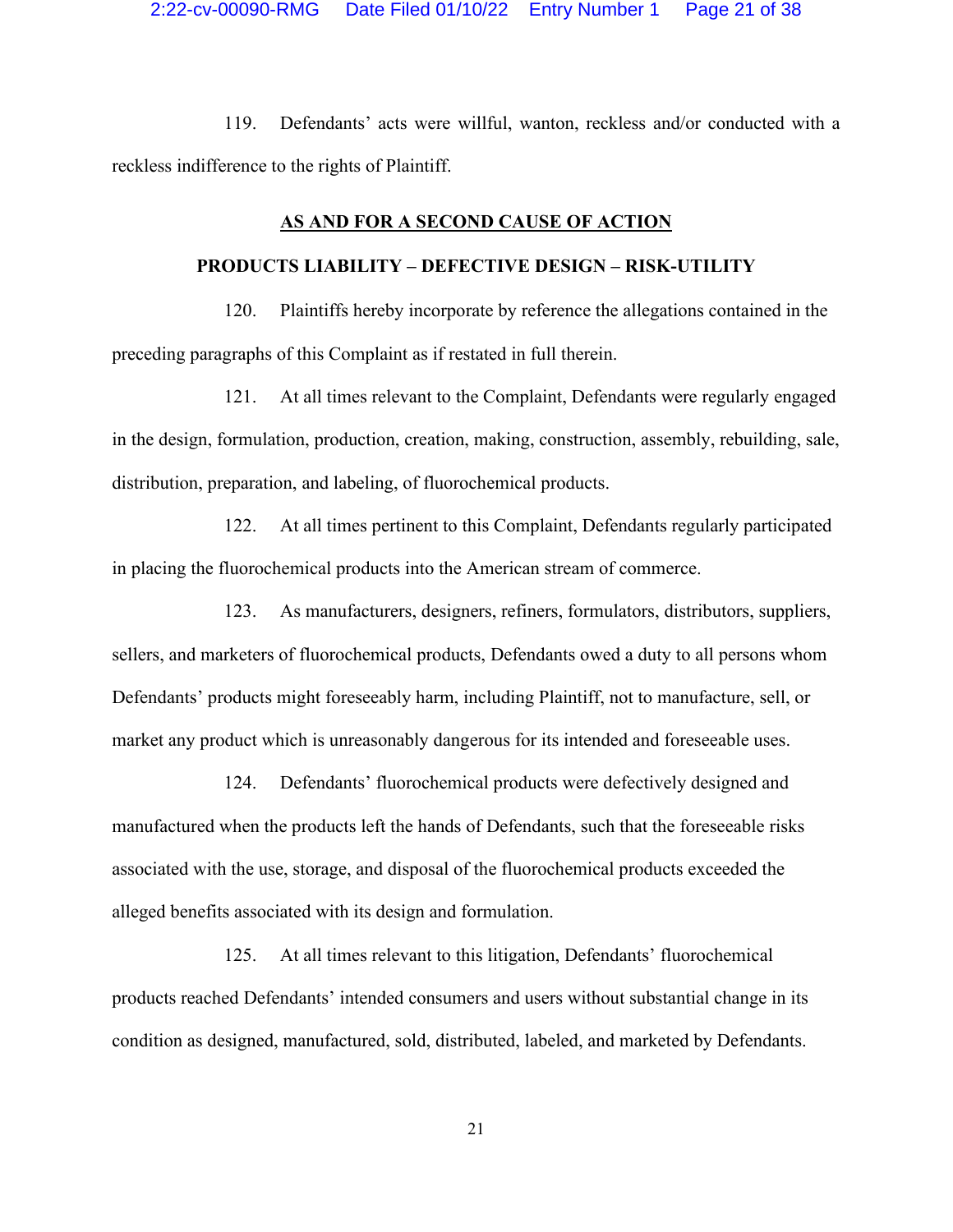### 2:22-cv-00090-RMG Date Filed 01/10/22 Entry Number 1 Page 22 of 38

126. Defendants could have manufactured, marketed, and sold alternative designs or formulations of products that did not contain harmful fluorochemicals.

127. These alternative designs and/or formulations were available, practical, and technologically feasible.

128. The use of these alternative designs would have reduced or prevented the reasonably foreseeable harm to human health that was caused by the Defendants' manufacture, marketing, and sale of fluorochemical products.

129. The fluorochemical products manufactured, sold, or distributed by the Defendants were defective in design because the foreseeable risk of harm posed by the fluorochemical products could have been reduced or eliminated by the adoption of a reasonable alternative design.

130. As a direct and proximate result of Defendants' defective design, Plaintiff, other exposed individuals, and the public at large have suffered and will continue to suffer some or all of the following damages:

a. Medical and hospital bills for diagnosis, monitoring, and treatment of injuries;

- b. Physical injury, both temporary and permanent;
- c. Economic Damages;
- d. Severe and significant emotional distress and mental pain and suffering;
- e. Humiliation, embarrassment and fear;
- f. Loss of enjoyment of life;
- g. Annoyance and inconvenience; and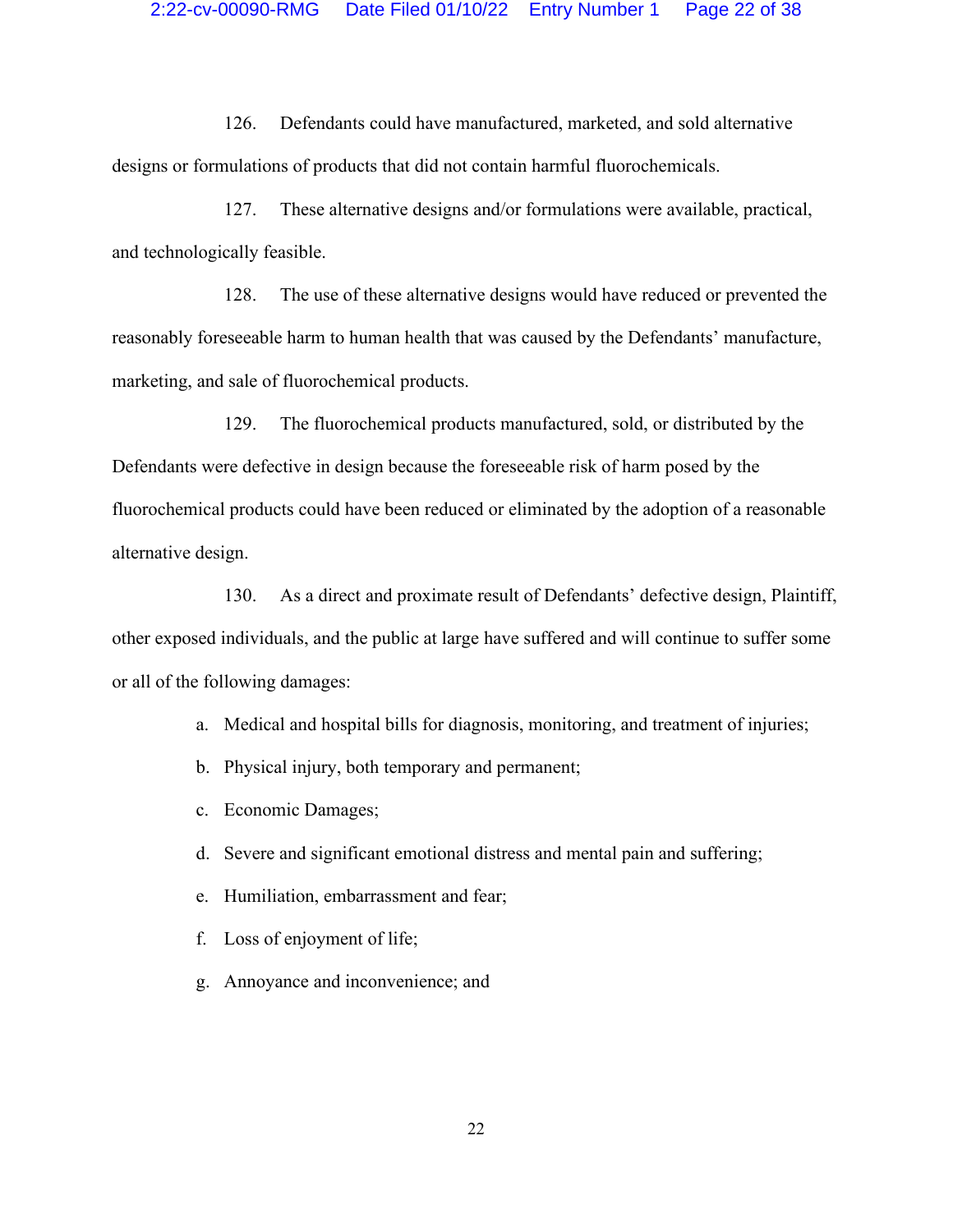h. Other damages, which, under the law and circumstances, Plaintiff is entitled to recover, including attorneys' fees and costs associated with the prosecution of this action.

131. As a result of Defendants' design and formulation of a defective product, Defendants are strictly liable in damages to Plaintiff.

132. Defendants' acts were willful, wanton, reckless and/or conducted with a reckless indifference to the rights of Plaintiff.

# **AS AND FOR A THIRD CAUSE OF ACTION STRICT PRODUCTS LIABILITY – FAILURE TO WARN**

133. Plaintiffs hereby incorporate by reference all allegations contained in the preceding paragraphs of this Complaint as if restated in full therein.

134. Defendants knew or should have known that exposure to fluorochemical products presented a substantial danger when used because it is hazardous to human health and the environment.

135. Defendants knew or should have known that the manner in which they were manufacturing, marketing, and selling fluorochemical products would result in physical harm to Plaintiff.

136. Ordinary consumers of Defendants' fluorochemical products would not have recognized the risks.

137. Defendants failed to adequately warn plaintiff of the potential risks of fluorochemical products.

138. Adequate instructions and warnings on the fluorochemical products could have reduced or avoided these foreseeable risks of harm to Plaintiff's health.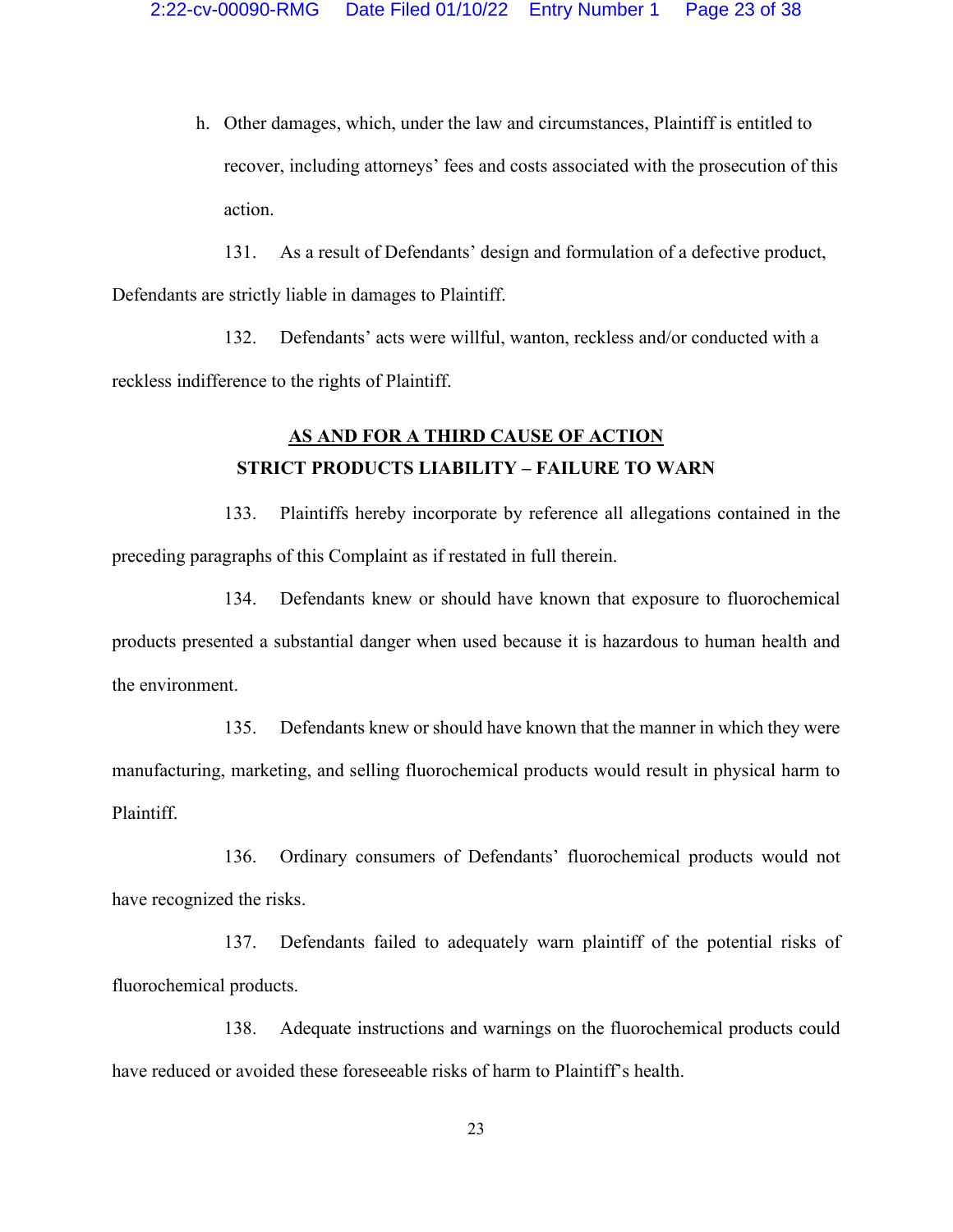139. Had Defendants provided adequate warnings, Plaintiff could have taken measures to avoid or lessen the exposure.

140. The lack of sufficient warnings was a substantial factor in causing Plaintiff's harm.

141. Defendants' failure to warn was a direct and proximate cause of Plaintiff's illnesses alleged above.

142. Defendants' failure to provide adequate and sufficient warnings for the fluorochemical products that they manufactured, marketed, and sold renders the fluorochemical products defective products.

143. As a direct and proximate result of Defendants' defective design, Plaintiff has suffered and will continue to suffer some or all of the following damages:

a. Medical and hospital bills for diagnosis, monitoring, and treatment of injuries;

- b. Physical injury, both temporary and permanent;
- c. Economic Damages;
- d. Severe and significant emotional distress and mental pain and suffering;
- e. Humiliation, embarrassment and fear;
- f. Loss of enjoyment of life;
- g. Annoyance and inconvenience; and
- h. Other damages, which, under the law and circumstances, Plaintiff is entitled to recover, including attorneys' fees and costs associated with the prosecution of this action.

144. As a result of Defendants' manufacture, sale, and/or distribution of a defective product, Defendants are strictly liable in damages to Plaintiff.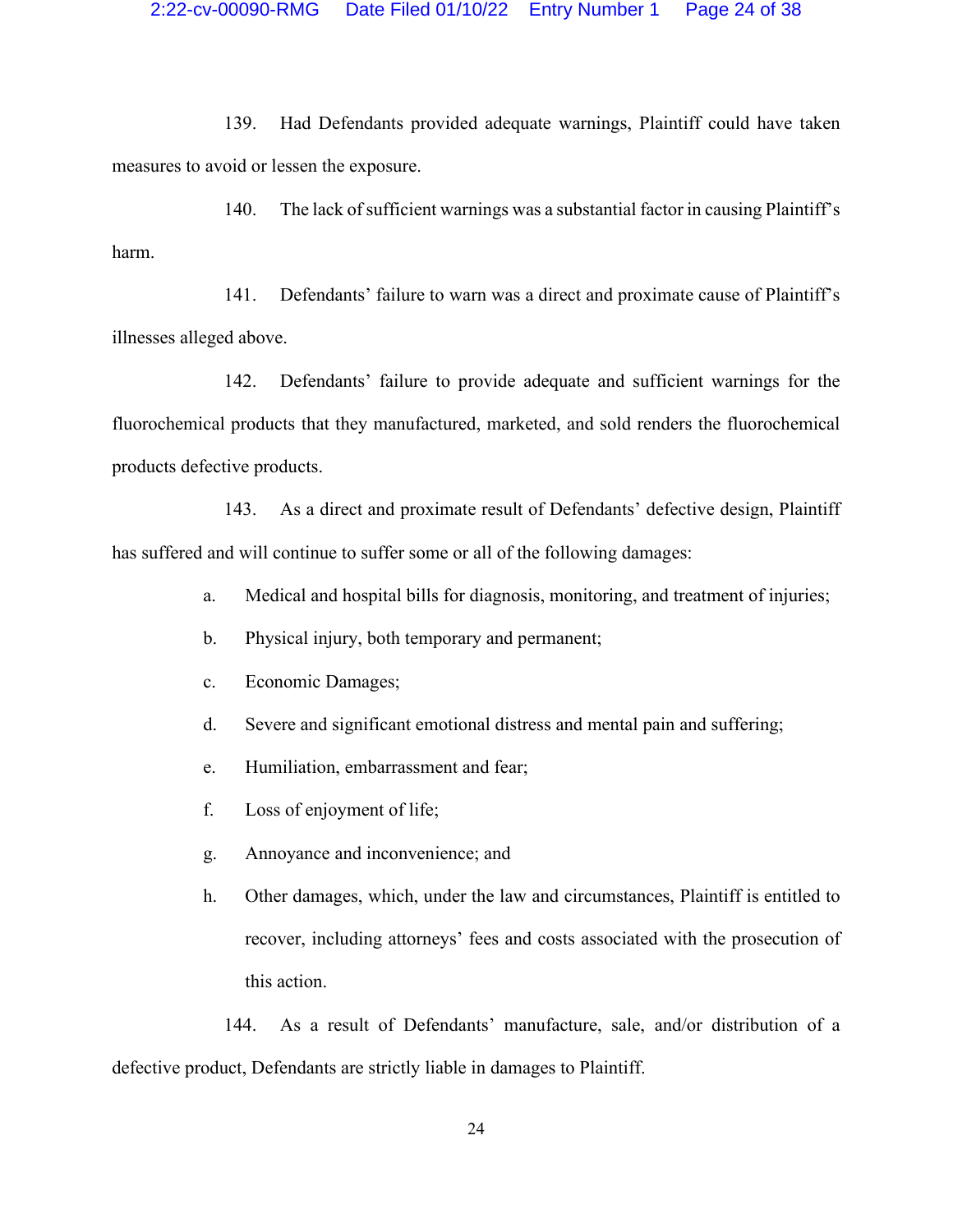145. Defendants' acts were willful, wanton, reckless, and/or conducted with a reckless indifference to the rights of Plaintiff.

## **AS AND FOR A FOURTH CAUSE OF ACTION NEGLIGENCE**

146. Plaintiffs hereby incorporate by reference all allegations contained in the preceding paragraphs of this Complaint as if restated in full therein.

147. As manufacturers, refiners, formulators, distributors, suppliers, sellers, marketers, shippers, or handlers of fluorochemical products, Defendants owed a duty to Plaintiff to exercise reasonable care in the instructing, labeling, and warning of the handling, control, use and disposal of Defendants' fluorochemical products.

148. Defendants also voluntarily assumed a duty towards Plaintiff by affirmatively representing to Plaintiff that Defendants' previously detailed acts and/or omissions were not causing any physical harm or other damage to him, and that Defendants' fluorochemical products were safe to use.

149. Defendants' fluorochemical products are inherently dangerous substances and Defendants' owed a duty of care towards the Plaintiff that was commensurate with the harmful nature of the fluorochemical products and the dangers involved with exposure to fluorochemical products.

150. Defendants failed to correct, clarify, rescind, and/or qualify its representations to Plaintiff that Defendants' acts and/or omissions were not causing any physical harm and/or damage to him, or that the fluorochemical products were safe to use.

151. Despite knowing that their fluorochemical products are toxic, can contaminate soil and water resources, and present significant risks to human health and the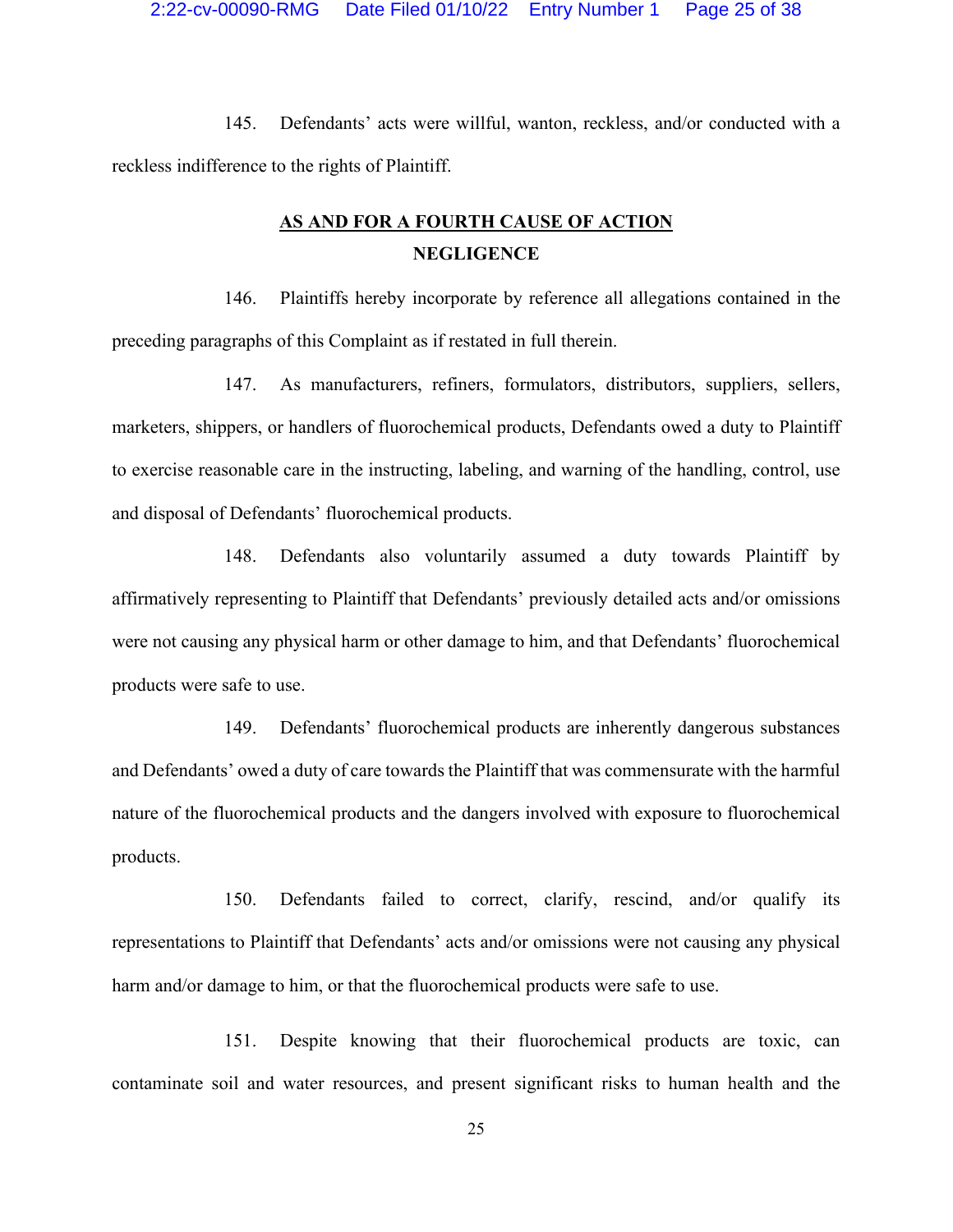#### 2:22-cv-00090-RMG Date Filed 01/10/22 Entry Number 1 Page 26 of 38

environment, Defendants failed to use reasonable care when they: (a) designed, manufactured, formulated, handled, labeled, instructed, controlled, marketed, promoted, and/or sold fluorochemical products; (b) issued instructions on how fluorochemical products should be used and disposed of; (c) failed to recall and/or warn the users of fluorochemical products of the dangers to human health and water contamination as a result of standard use and disposal of these products; and (d) failed and refused to issue the appropriate warnings and/or recalls to the users of fluorochemical products regarding the proper use and disposal of these products, notwithstanding the fact that Defendants knew, or could determine with reasonable certainty, the identity of the purchasers of their fluorochemical products.

152. But for Defendants' negligent acts and/or omissions, Plaintiff would not have been exposed to unhealthy levels of fluorochemicals.

153. Defendants' failure to act with reasonable care to (1) design a product to perform safely; (2) failure to issue an adequate warning or instruction on the use of fluorochemical products warning and; (3) failure to issue a recall, were substantial factors in causing plaintiff's harm.

154. Defendants knew or reasonably should have known that users would not realize the danger Defendant's fluorochemical products posed to human health.

155. A reasonable manufacturer or distributor under the same or similar circumstances would have warned of the danger.

156. Defendants' negligent acts and omissions directly and proximately caused Plaintiff's illnesses alleged above, and continue to directly and proximately cause damage to Plaintiff in the form of severe personal injuries, pain, suffering, and emotional distress.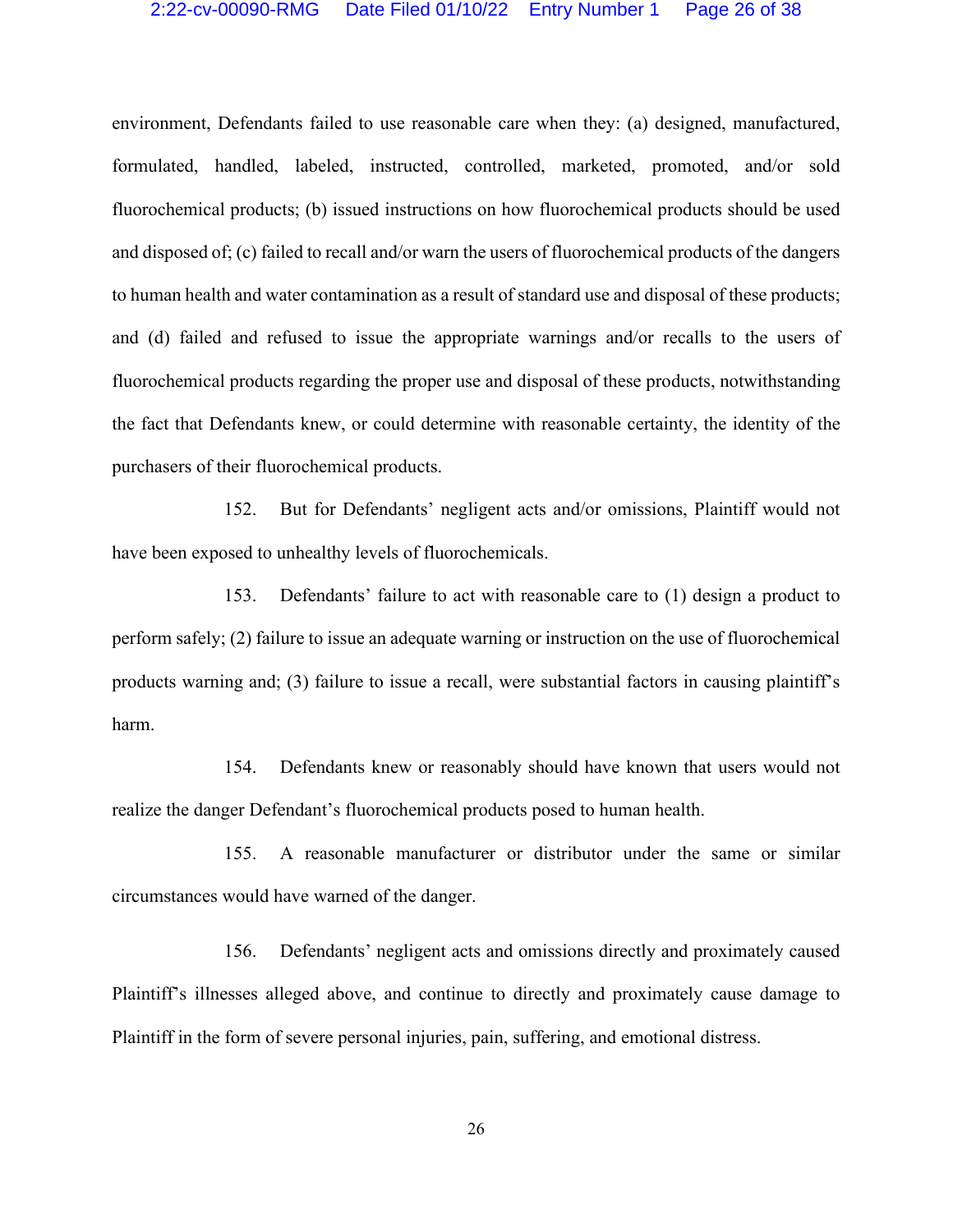#### 2:22-cv-00090-RMG Date Filed 01/10/22 Entry Number 1 Page 27 of 38

157. Plaintiff is reasonably certain to have future permanent and lasting detrimental health effects due to Plaintiff's present and past injuries directly and proximately caused by Defendants' negligent acts or omissions.

158. It has been reasonably foreseeable to Defendants for at least several decades that Defendants' negligent acts and/or omissions would directly and proximately cause bodily injury and economic damage to Plaintiff including the injuries and damages that Plaintiff suffers from.

159. Defendants' were conscious of the dangers of fluorochemical products, and its negligent acts or omissions, and were conscious that bodily injury to Plaintiff would or was likely to result from the fluorochemical products and Defendants' negligent acts and/or omissions. Nevertheless, with reckless indifference to these consequences, and as previously detailed, Defendants consciously and intentionally acted negligently and/or omitted the duties Defendants knew it owed to Plaintiff, other exposed individuals, and the public at large, and Plaintiff was harmed as a result.

160. The acts and omissions of Defendants were negligent, intentional, reckless, malicious, willful and/or wanton, and as a direct and proximate result Plaintiff, has suffered and will continue to suffer some or all of the following damages:

- a. Medical and hospital bills for diagnosis, monitoring, and treatment of injuries;
- b. Physical injury, both temporary and permanent;
- c. Economic Damages;
- d. Severe and significant emotional distress and mental pain and suffering;
- e. Humiliation, embarrassment and fear;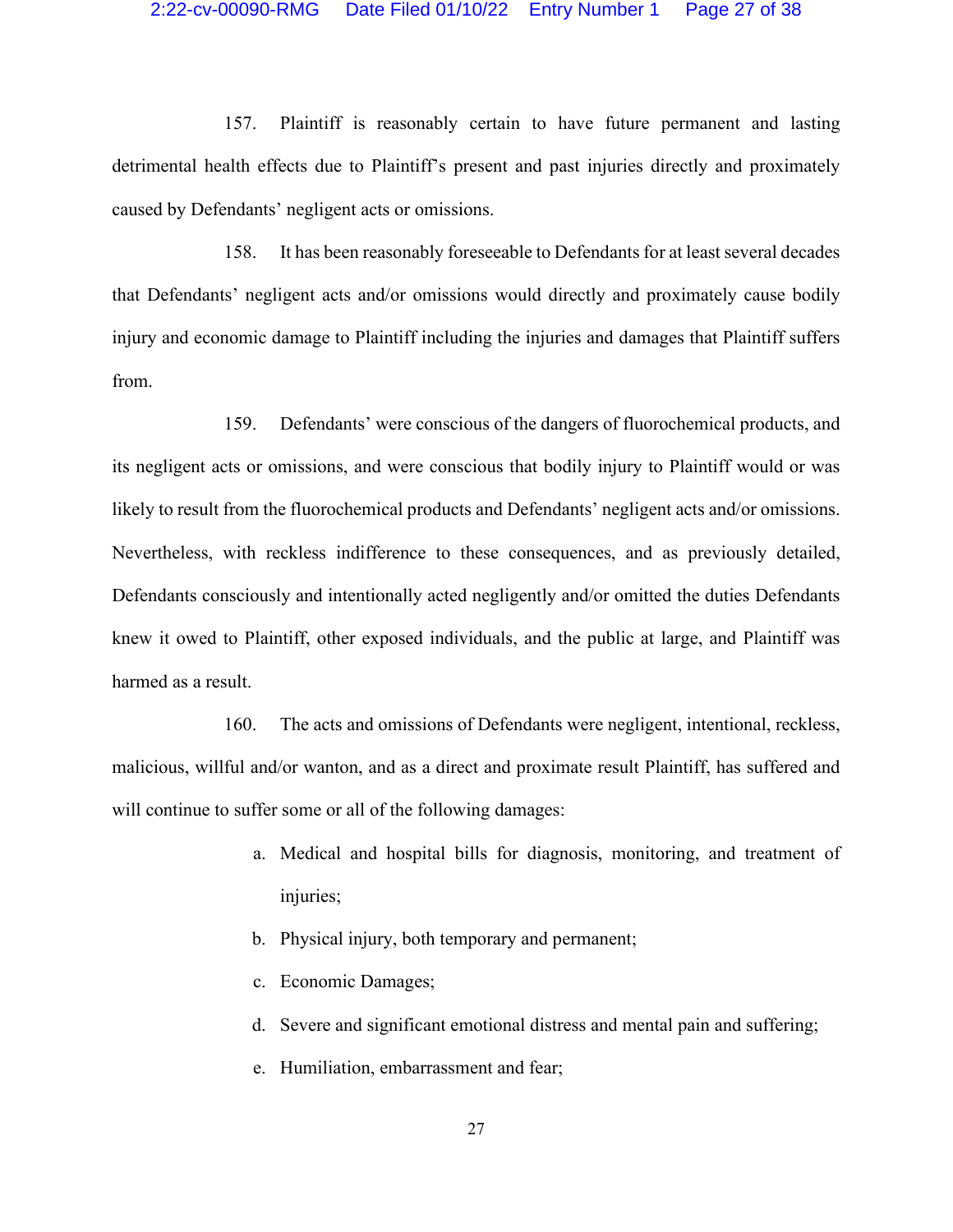- f. Loss of enjoyment of life;
- g. Annoyance and inconvenience; and
- h. Other damages, which, under the law and circumstances, Plaintiff is entitled to recover, including attorneys' fees and costs associated with the prosecution of this action.

# **AS AND FOR A FIFTH CAUSE OF ACTION CONCEALMENT MISREPRESENTATION AND FRAUD**

161. Plaintiffs incorporate herein by reference each and every paragraph of this Complaint as though set forth in full in this cause of action.

162. Defendants knowingly, intentionally, maliciously, willfully, wantonly, recklessly and/or negligently failed and/or refused to advise Plaintiff of the dangers and/or health risks posed by Defendants' fluorochemical products.

163. Defendants negligently, knowingly, maliciously, willfully, wantonly, recklessly, intentionally, and/or negligently withheld, misrepresented, and/or concealed information regarding Defendants' fluorochemical products from Plaintiff who had a right to know of information which would have prevented Plaintiff from being exposed and/or continuing to be exposed to the fluorochemical products.

164. For at least several decades, Defendants had knowledge or the means of knowledge that Defendants' fluorochemical products were causally connected with or could increase the risk of causing damage to humans and animals, including knowledge of statistically significant findings showing a causal connection between exposure to fluorochemical products and physical injuries in humans and animals.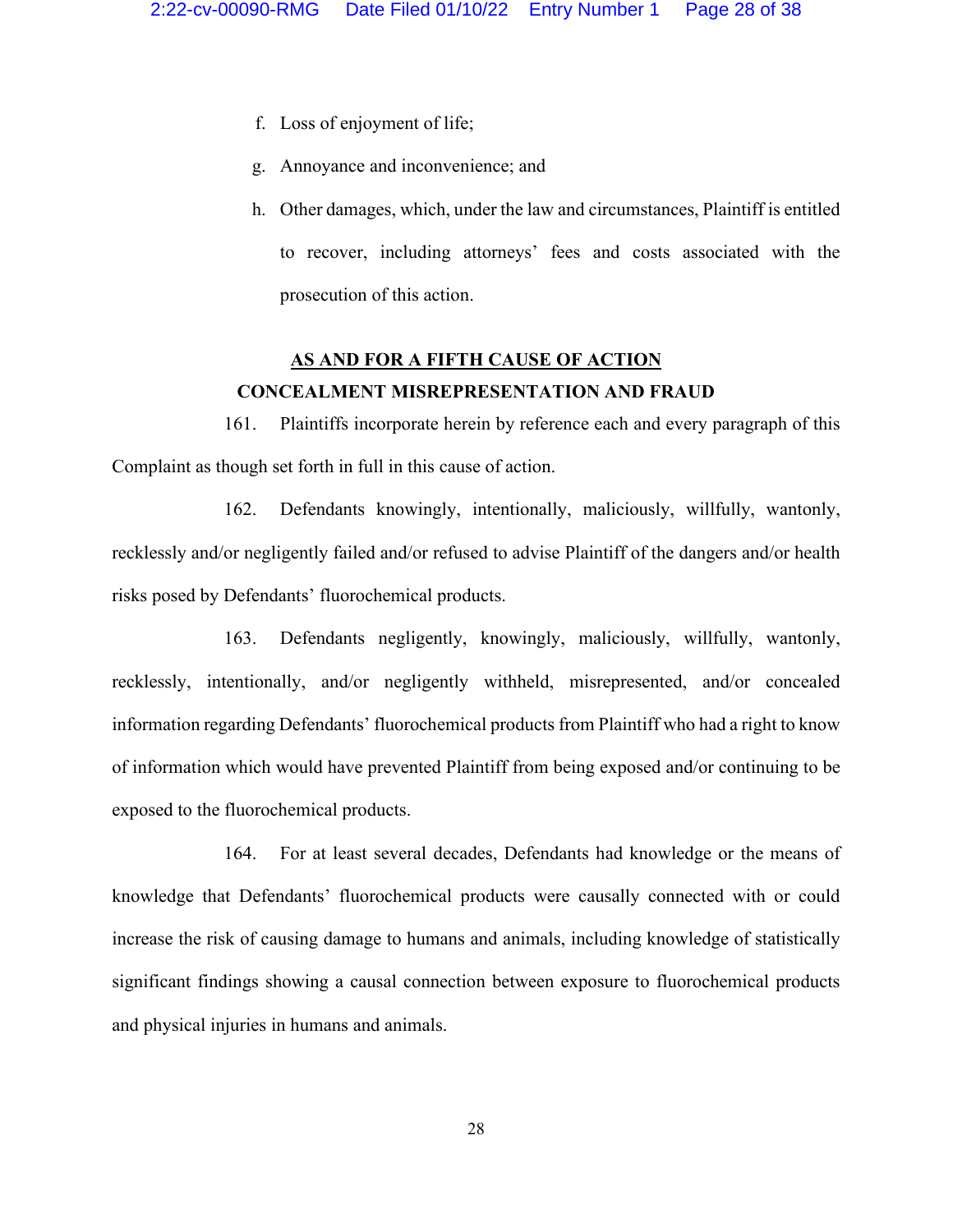### 2:22-cv-00090-RMG Date Filed 01/10/22 Entry Number 1 Page 29 of 38

165. In connection with the fluorochemical products, Defendants have had and continue to have a general duty of care to disclose to Plaintiff the actual and potential harm to their persons as a direct and proximate result of Defendants' acts and/or omissions, including a general duty of care to disclose to Plaintiff that Defendants had, and were continuingly, exposing Plaintiff to harmful levels of fluorochemicals.

166. In addition to its general duty of care, Defendants also voluntarily assumed a duty to disclose to Plaintiff the actual and potential harm to his body as a direct and proximate result of Defendants' acts and/or omissions, including a duty to disclose to Plaintiff that Defendants had exposed, and were continuingly exposing Plaintiff to harmful fluorochemical products, which duty was voluntarily assumed by affirmatively representing to Plaintiff that the Defendants and their fluorochemical exposure were harmless, when Defendants knew and/or reasonably should have known that the Defendants' fluorochemical products caused, and were continuing to cause, bodily injury.

167. Through Defendants' superior knowledge, responsibility, and/or control over the fluorochemical products, and Defendants' voluntary actions and/or representations, a relationship of trust and confidence existed between Defendants and Plaintiff.

168. Despite Defendants' knowledge regarding fluorochemical exposure, and despite Defendants' duties to disclose to Plaintiff, Defendants negligently, maliciously, knowingly, willfully, wantonly, recklessly and/or intentionally withheld, misrepresented, and/or concealed information from Plaintiff regarding exposure to fluorochemical products.

169. Defendants withheld, misrepresented, and/or concealed information regarding fluorochemical exposure from Plaintiff with the intention to mislead and/or defraud him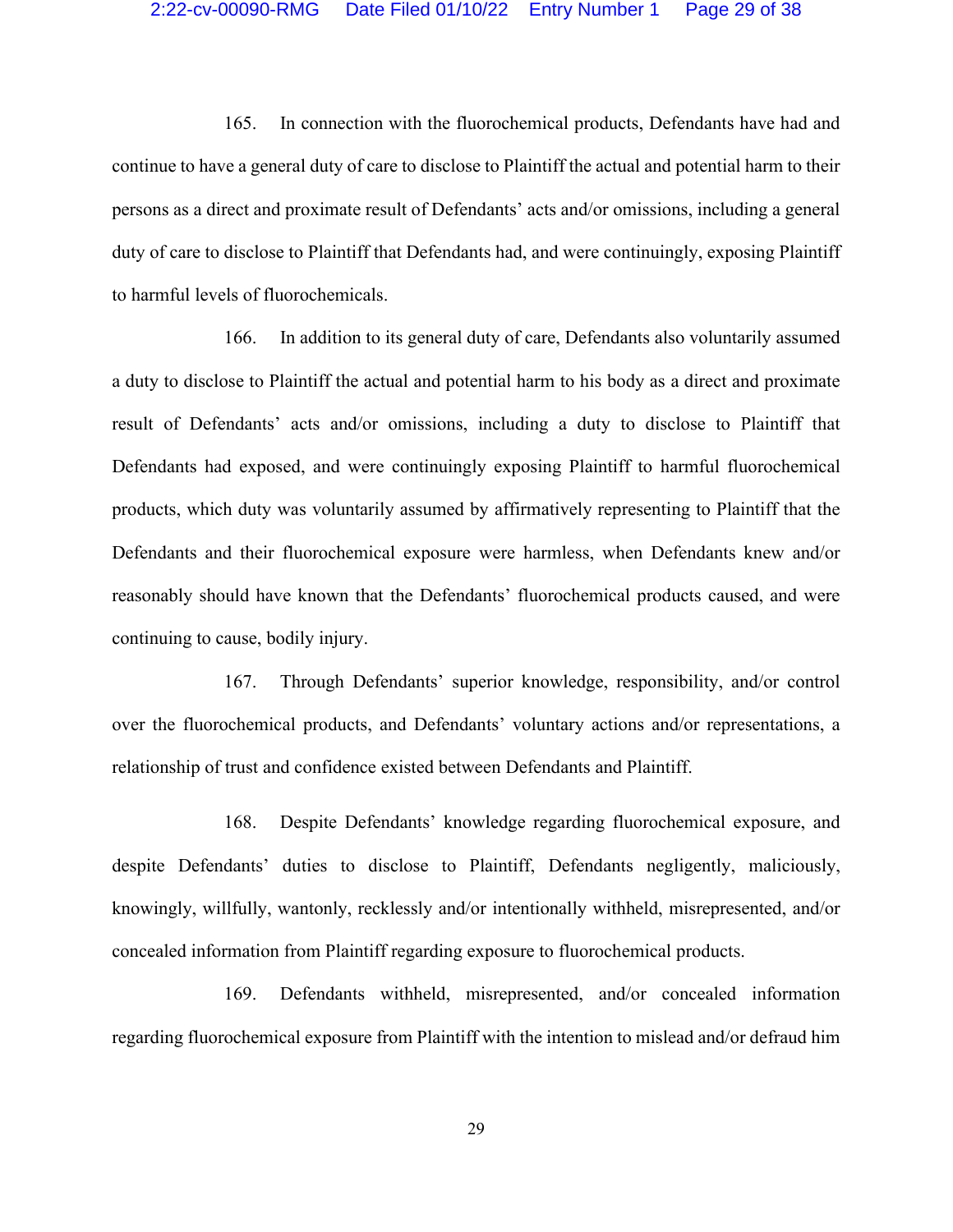into believing that their fluorochemical exposure was not harmful, and to mislead and/or defraud him into continuing to use the fluorochemical products.

170. Defendants withheld, misrepresented, and/or concealed information regarding fluorochemical exposure that was a substantial factor in causing Plaintiff's harm.

171. As a direct and proximate result of the aforesaid acts and/or omissions by Defendants, acting for and on its own behalf and as agent, ostensible agent, employee, conspirator and/or joint venture of others, plaintiff was exposed to Defendants' fluorochemical products and was injured.

172. Defendants not only withheld, misrepresented, and/or concealed material information from Plaintiff but also committed fraud against Plaintiff by affirmatively representing to Plaintiff that their fluorochemical products were harmless and/or did not present any risk of harm, when Defendants knew, reasonably should have known, and/or with utter disregard and recklessness as to whether it was true or not, that Defendants' fluorochemical products had caused, and were continuing to cause, bodily injury and/or risk of such bodily injury to Plaintiff.

173. Defendants' representations to Plaintiff were knowingly, intentionally, negligently, and/or recklessly false.

174. Defendants had, and continue to have, a duty of care to provide Plaintiff, with truthful representations regarding the actual and potential harm to his person as a direct and proximate result of Defendants' acts and/or omissions, and Defendants voluntarily assumed a duty of care to provide Plaintiff with truthful representations regarding Defendants' fluorochemical products and the actual and potential harm to his persons as a direct and proximate result of Defendants' acts and/or omissions.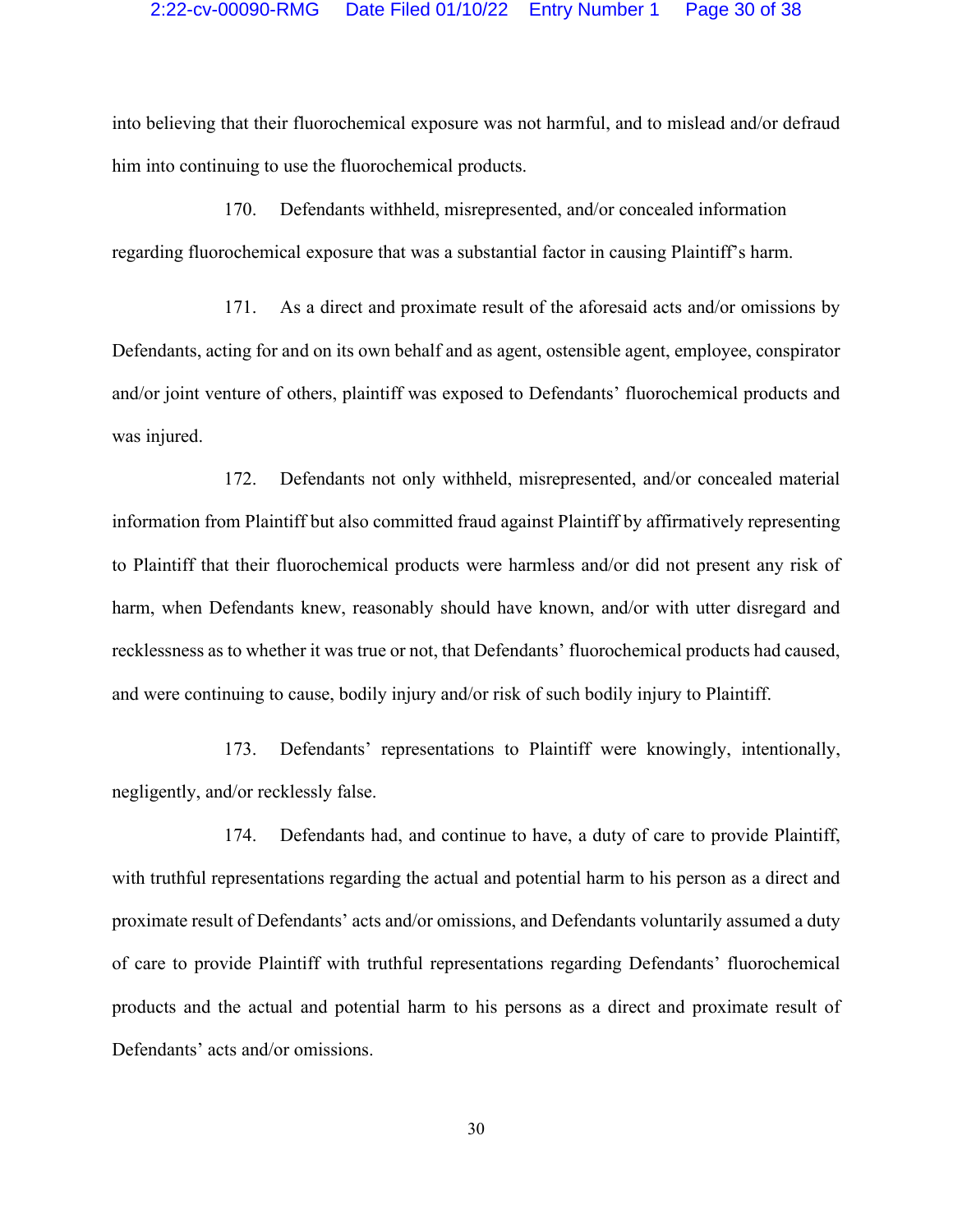175. Defendants' affirmative representations and/or omissions to Plaintiff were false and were material to Plaintiff in forming his belief that Defendants' fluorochemical products were safe, in causing him to continue to use the fluorochemical products, and in causing him to not seek treatment and/or ways to remedy his past and continuing exposure to fluorochemical products.

176. Defendants made the affirmative representations and/or omissions to Plaintiff with the intention that Plaintiff would be misled into relying on such affirmative representations and/or omissions.

177. Plaintiff relied on Defendants' affirmative representations and/or omissions in forming his belief that Defendants' fluorochemical products were safe in causing them to continue to use the fluorochemical products, and in not seeking treatment and/or ways to remedy his past and continuing exposure to Defendants' fluorochemical products.

178. Plaintiff was damaged and physically harmed as a direct and proximate result of their justified reliance on Defendants' affirmative, fraudulent representations and/or omissions and, as a direct and proximate result of such justified reliance, Plaintiff continued to use the fluorochemical products.

# **AS AND FOR A SIXTH CAUSE OF ACTION NEGLIGENCE PER SE**

179. Plaintiffs incorporate herein by reference each and every paragraph of this Complaint as though set forth in full in this cause of action.

180. One or more federal statutes, including but not limited to 15 U.S.C. §§ 2607 and 2614, 33 U.S.C. §§ 1311(a) and 1342, and 42 U.S.C. §§ 6921-6939e, impose duties of care on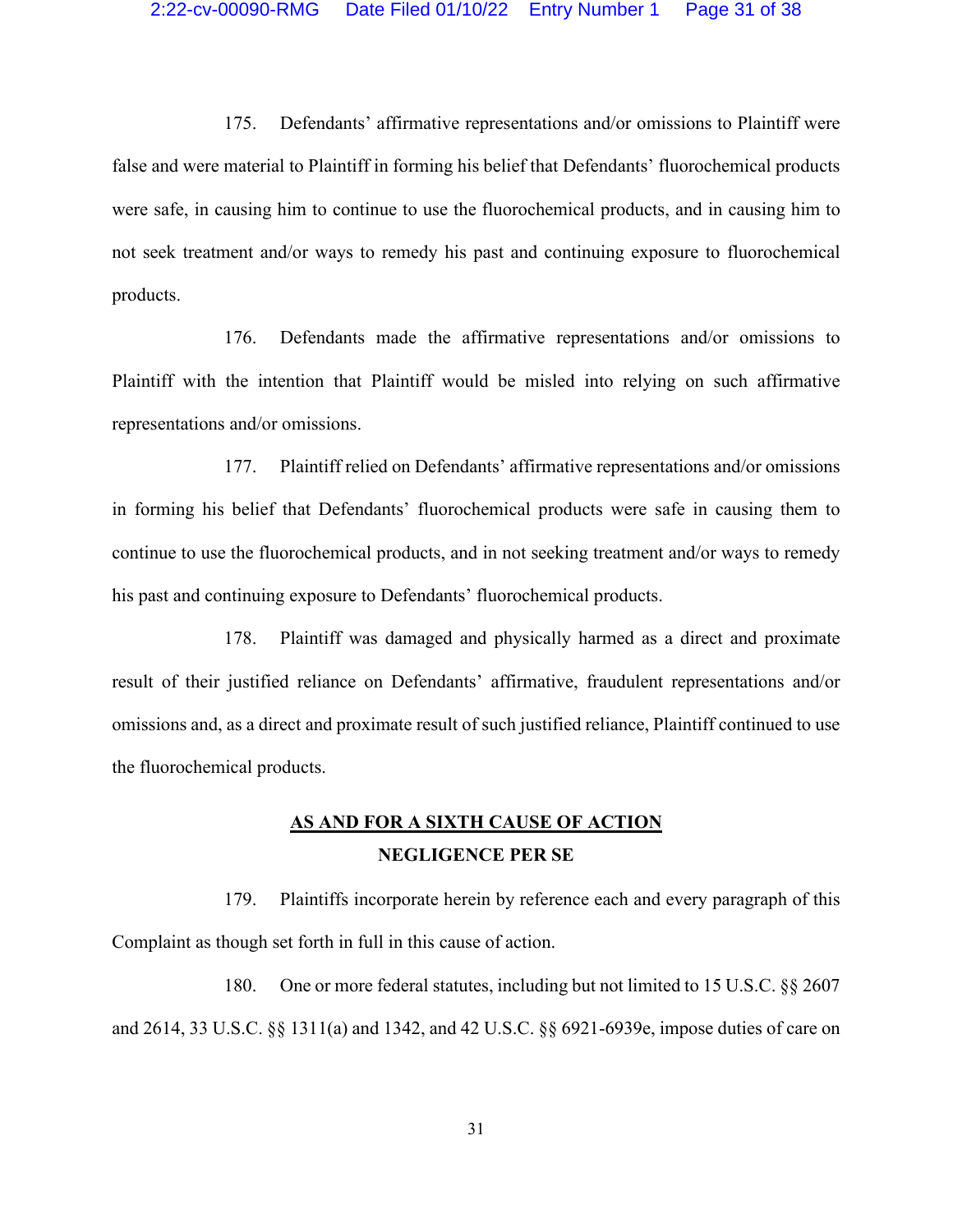Defendants with regard to Defendants' actions and/or omissions towards Plaintiff and/or Plaintiff's safety.

181. By Defendants' acts and/or omissions resulting in harm to Plaintiff, Defendants' violated and/or continue to violate and/or breach one or more federal statutes and/or duties, including but not limited to 15 U.S.C. §§ 2607 and 2614, 33 U.S.C. §§ 1311(a) and 1342, and 42 U.S.C. §§ 6921-6939e, constituting negligence per se, including liability for all injuries to Plaintiff associated with the fluorochemical products.

182. Defendants' violation of law and breach of its statutory duties directly and proximately caused and continue to directly and proximately cause damage to Plaintiff in the form of economic damage and bodily injury for which Defendants are liable.

# **AS AND FOR A SEVENTH CAUSE OF ACTION PAST AND CONTINUING TRESSPASS AND BATTERY**

183. Plaintiffs incorporate herein by reference each and every paragraph of this Complaint as though set forth in full in this cause of action.

184. Defendants have known for several decades that their fluorochemical products are harmful and toxic to humans and animals, and once ingested, will remain in a person's body for a long time, including through binding to blood and/or tissues.

185. Despite such knowledge, Defendants continued to use the fluorochemical products, which caused harmful physical contact with Plaintiff.

186. Defendants' continued actions with knowledge that such actions will result in harmful physical contact with Plaintiff demonstrate intent and/or reckless indifference by Defendants without regard to the harm they have caused and will cause.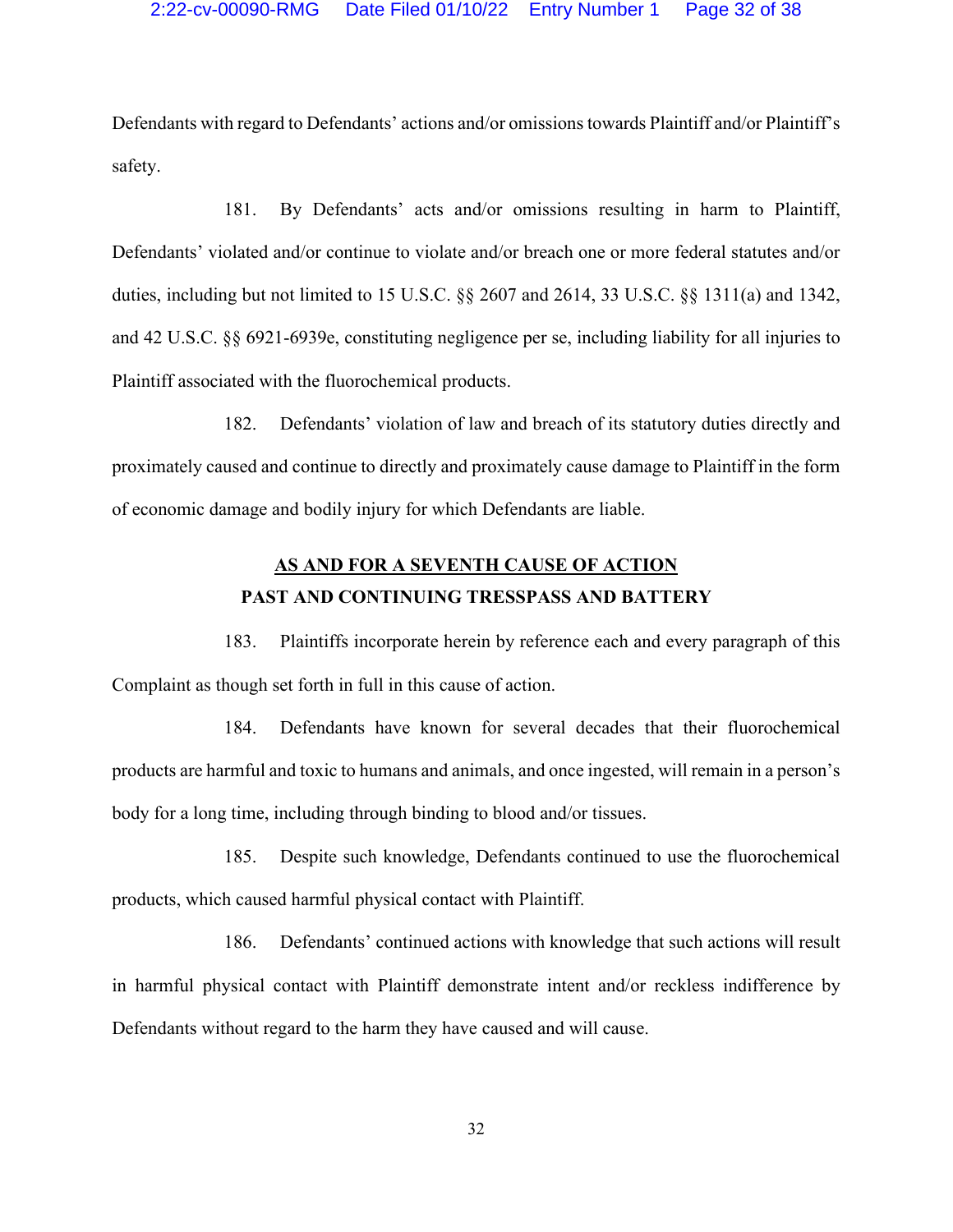#### 2:22-cv-00090-RMG Date Filed 01/10/22 Entry Number 1 Page 33 of 38

187. Defendants' intentional acts and/or omissions have resulted in fluorochemicals, in the body of Plaintiff or otherwise unlawful and harmful invasion, contact, and/or presence of fluorochemicals in Plaintiff's body, which interferes with Plaintiff's rightful use and possession of Plaintiff's body.

188. The fluorochemicals present in and/or on Plaintiff's body originating from Defendants' fluorochemical products was at all relevant times hereto, and continues to be, the property of Defendants.

189. The invasion and presence of the fluorochemical products in and/or on Plaintiff's body was and continues to be unconsented and without permission or authority from Plaintiff or anyone who could grant such permission or authority.

190. Defendants' intentional acts and/or omissions were done with the knowledge and/or belief that the invasion, contact, and/or presence of fluorochemical products onto, and/or into Plaintiff's body were substantially certain to result from those acts and/or omissions.

191. Harmful contact with Plaintiff's body was the direct and/or indirect result of Defendant's intentional acts and/or omissions.

192. The presence and continuing presence of the fluorochemical products in and/or on Plaintiff's body is offensive, unreasonable, and/or harmful and constitutes a continuing and/or permanent trespass and battery.

193. Defendants' past and continuing trespass and battery upon Plaintiff's body directly and proximately caused and continues to directly and proximately cause damage to Plaintiff in the form of bodily injury, for which Defendants' are liable.

## **AS AND FOR AN EIGHTH CAUSE OF ACTION**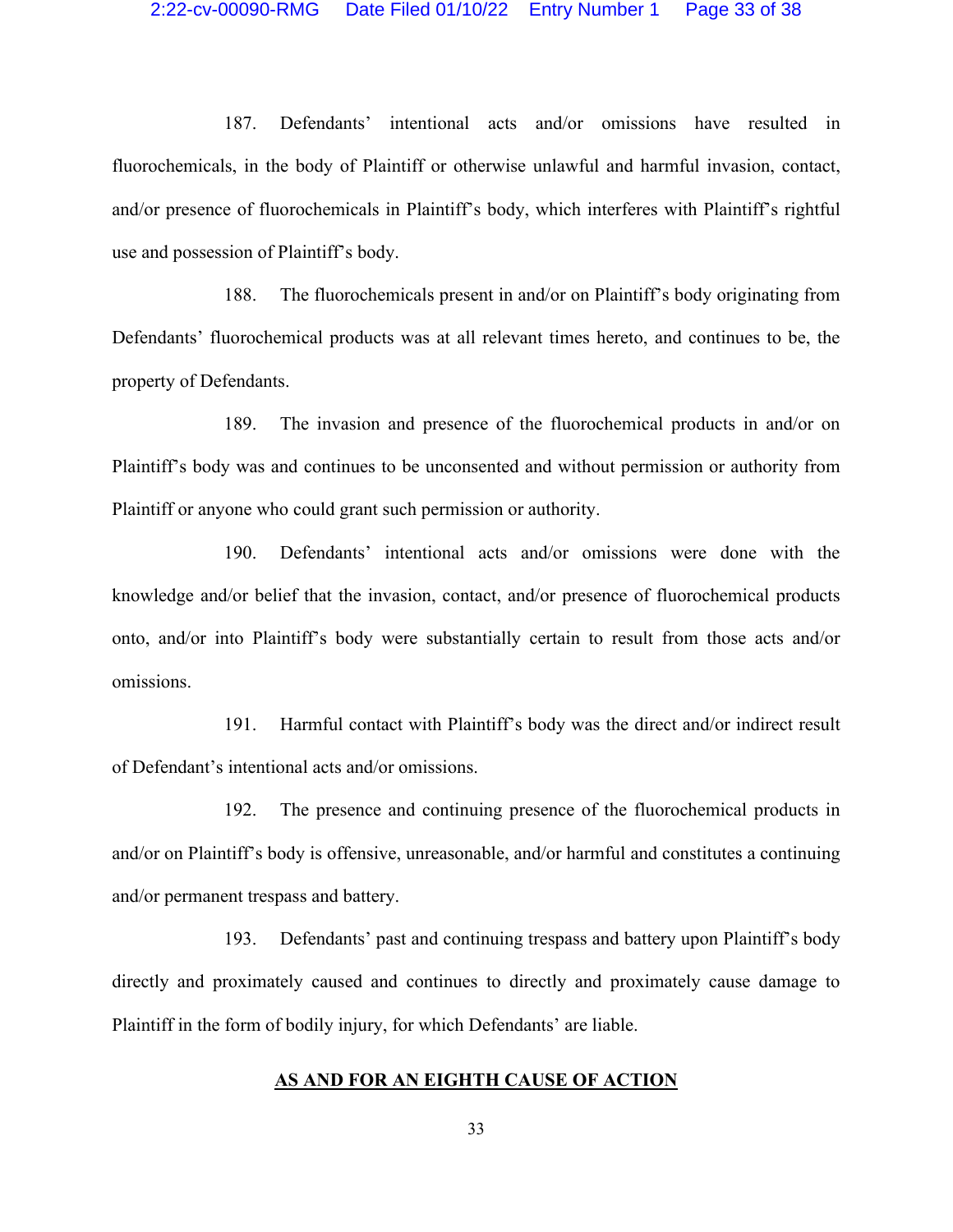# **NEGLIGENT, INTENTIONAL, AND RECKLESS INFLICTION OF EMOTIONAL DISTRESS**

194. Plaintiffs incorporate herein by reference each and every paragraph of this Complaint as though set forth in full in this cause of action

195. Defendants' acts and/or omissions were negligent, intentional, and/or reckless, including Defendants' continued pollution of the environment and resultant exposure of Plaintiff to harmful fluorochemical products, despite knowing for decades that such exposure was causing and would continue to cause harm and/or unacceptable risk of harm to Plaintiff.

196. Defendants' negligently, knowingly and/or intentionally withheld and concealed material information from and/or affirmatively misrepresented to Plaintiff that they were not exposed to harmful fluorochemical products and/or that the fluorochemical products were not causing or creating any risk of harm to them, despite knowing at the time these concealments and/or misrepresentations were made that the fluorochemical products were causing and would continue to cause harm and/or unacceptable risk of harm to persons, including Plaintiff.

197. At the time of Defendants' negligent, knowing, and/or intentional acts and/or omissions, it was foreseeable to Defendants and Defendants were certain and/or substantially certain that its actions and/or omissions would cause emotional distress to Plaintiff.

198. Defendants' acts and/or omissions were extreme, outrageous, intolerable, and/or offended the generally accepted standards of decency and morality.

199. By continuing to expose Plaintiff to harmful fluorochemical products, and continuing to misrepresent to Plaintiff that the fluorochemical products were not and would not cause them harm or risk of harm and/or continuing to withhold and/or conceal from Plaintiff material information on such issues, despite knowing that the fluorochemical products were causing and would continue to cause harm and/or risk of harm, Defendants acted in an extreme,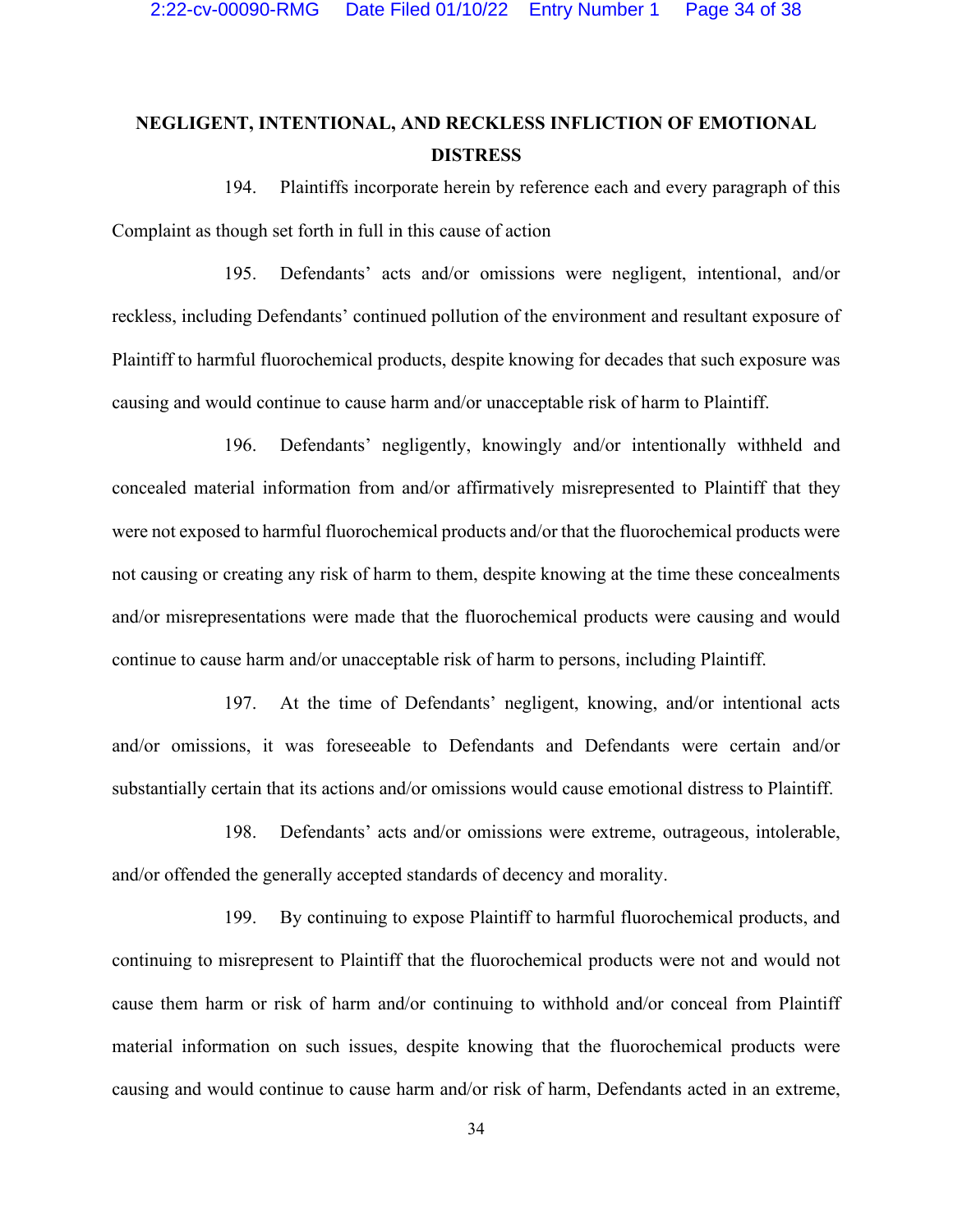#### 2:22-cv-00090-RMG Date Filed 01/10/22 Entry Number 1 Page 35 of 38

outrageous, and intolerable manner which offended any generally accepted standard of decency and morality.

200. Defendants' acts and/or omissions resulting in Defendants' concealment and/or misrepresentations, directly and proximately caused physical harm, and continue to cause physical harm, to Plaintiff.

201. Defendants' acts and/or omissions resulting in Defendants' concealment and/or misrepresentations, directly and proximately caused great emotional suffering, and continue to cause emotional suffering and distress, to Plaintiff.

202. Defendants' extreme, outrageous and intolerable actions were a substantial factor in causing Plaintiff to suffer severe physical, mental, and emotional distress.

203. As a direct and proximate result of Defendants' extreme, outrageous and intolerable actions, Plaintiff has and will continue to suffer severe physical, mental, and emotional distress.

204. No reasonable person could be expected to endure the mental anguish caused by the knowledge that entities have negligently, knowingly, and/or intentionally exposed them to years of harmful contact with AFFF containing PFOA or PFOS and/or their precursor chemicals, and has furthermore actively misrepresented and/or concealed such danger from them, while reaping hundreds of millions of dollars in profits as a direct and proximate result.

# **AS AND FOR A NINTH CAUSE OF ACTION LOSS OF CONSORTIUM FOR DOROTHY WATKINS**

205. Plaintiffs hereby repeat, reallege, and reiterate each and every allegation in the preceding paragraphs as if fully restated herein.

206. At the time of the injuries alleged in the Plaintiffs' Complaint, the Plaintiffs were married. The Plaintiffs continue to be married.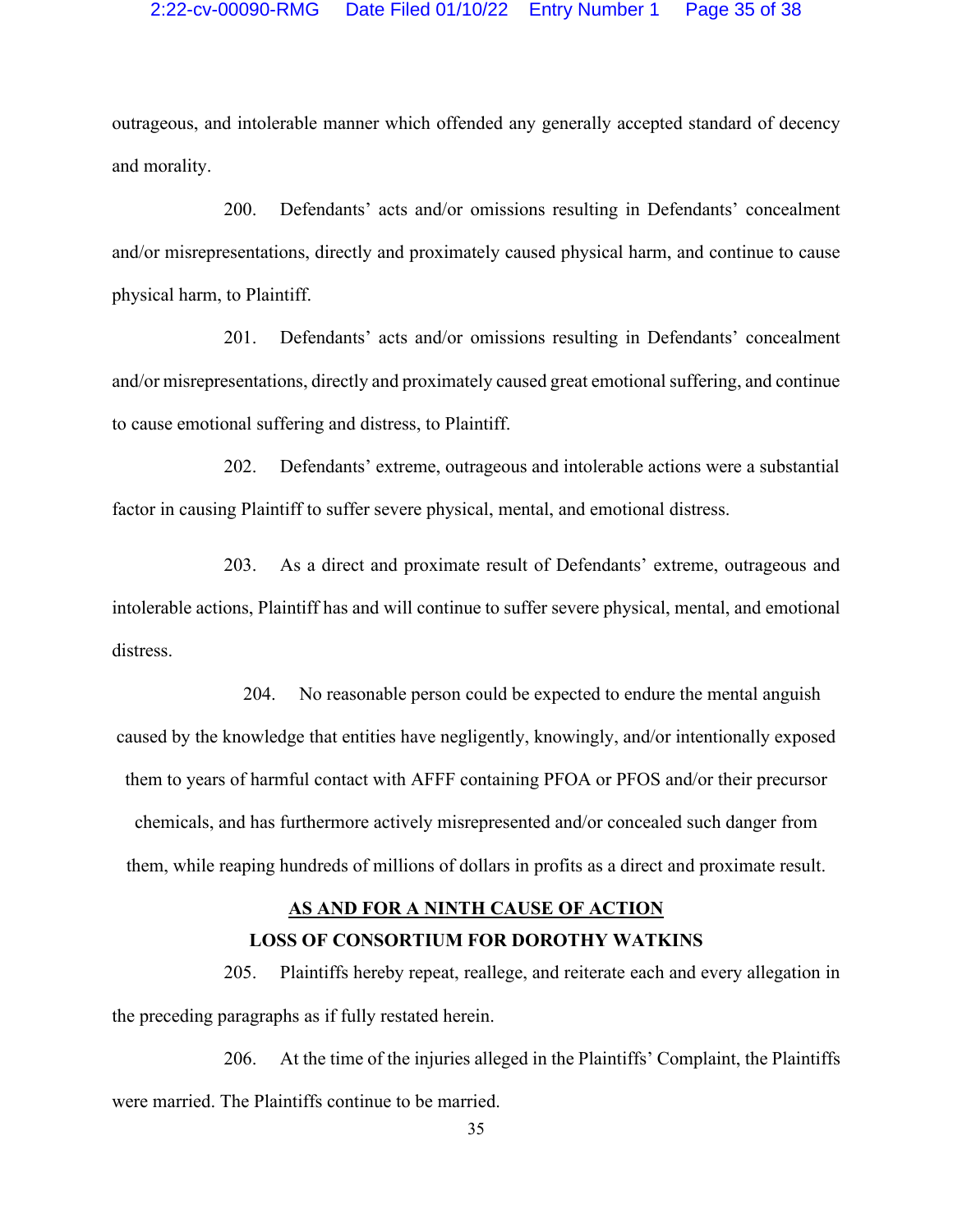207. As a result of the negligent, intentional, and/or reckless wrongful acts and omissions committed by the Defendants, Plaintiff Dorothy Watkins was caused to suffer, and will continue to suffer in the future, loss of consortium, loss of society, affection, assistance, and conjugal fellowship, all to the detriment of their marital relationship.

208. All the injuries and damages were caused solely and proximately by the negligent, intentional, and/or reckless wrongful acts and omissions of the Defendants.

### **CLAIM FOR PUNITIVE DAMAGES**

209. Plaintiffs hereby repeat, reallege, and reiterate each and every allegation in the preceding paragraphs as if fully restated herein.

210. At all times relevant to the present cause of action, Defendants manufactured, marketed, and sold the fluorochemical products that were used by Plaintiff and that resulted in the physical bodily injuries that Plaintiff has suffered and will continue to suffer.

211. At the time the above-described, affirmative, voluntary, and intentional acts were performed by Defendants, Defendants had good reason to know or expect that their fluorochemical products were toxic chemicals capable of causing harm to human health.

212. Defendants' negligent, reckless, willful, fraudulent, and/or wanton actions and/or intentional failures to act caused Plaintiff to be exposed to fluorochemical products.

213. The willful, wanton, malicious, fraudulent and/or reckless conduct of Defendants, includes, but is not limited to:

> a. issuing no warnings and failing to divulge material information concerning the release of fluorochemicals, including but not limited to PFOA and PFOS;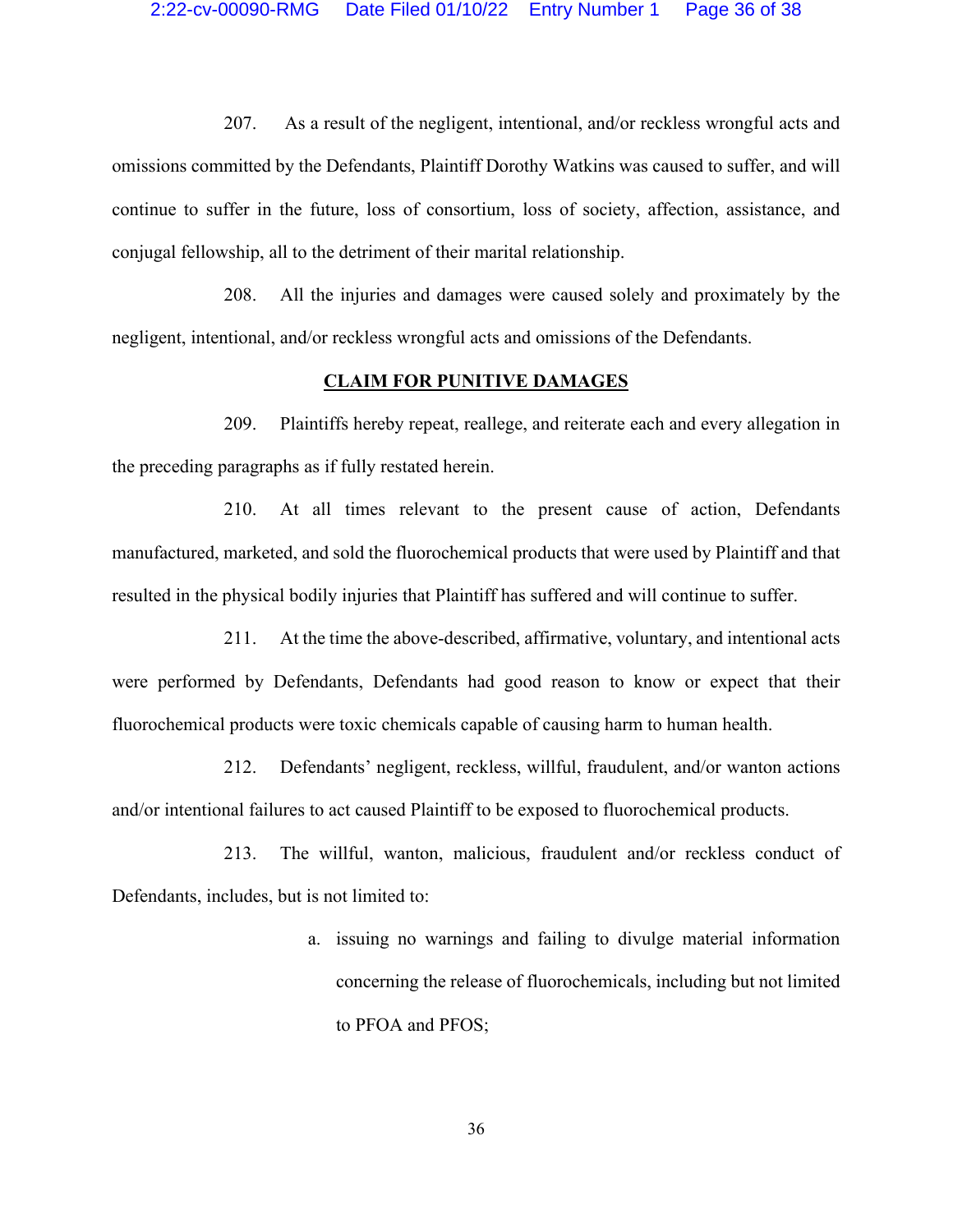- b. failing to take all reasonable measures to ensure fluorochemical products would be used effectively and properly disposed of;
- c. failing to prevent the foreseeable impacts of fluorochemical exposure upon the Plaintiff.
- d. withholding, misrepresenting, and/or concealing information regarding the releases of fluorochemical products and exposure from Plaintiff, other exposed individuals, and the public at large with the intention to mislead and/or defraud them into believing that their exposure to fluorochemical products was not harmful, and to mislead and/or defraud them into continuing to purchase and consume drinking water contaminated with fluorochemical products.

214. As a result of Defendants' conduct, Plaintiff has been forced to incur and will continue to incur significant costs related to the harm caused by Defendants' fluorochemical products and will continue to suffer serious, debilitating, and severe physical, mental, and emotional distress of Plaintiff's illnesses alleged above caused by Defendants' fluorochemical products.

215. Defendants have demonstrated an outrageous conscious disregard for the physical safety of Plaintiff and acted with implied malice, warranting the imposition of punitive damages.

216. Upon information and belief, Defendants' conduct involved wanton, willful, and/or a conscious and reckless disregard for the health, safety, property, and rights of